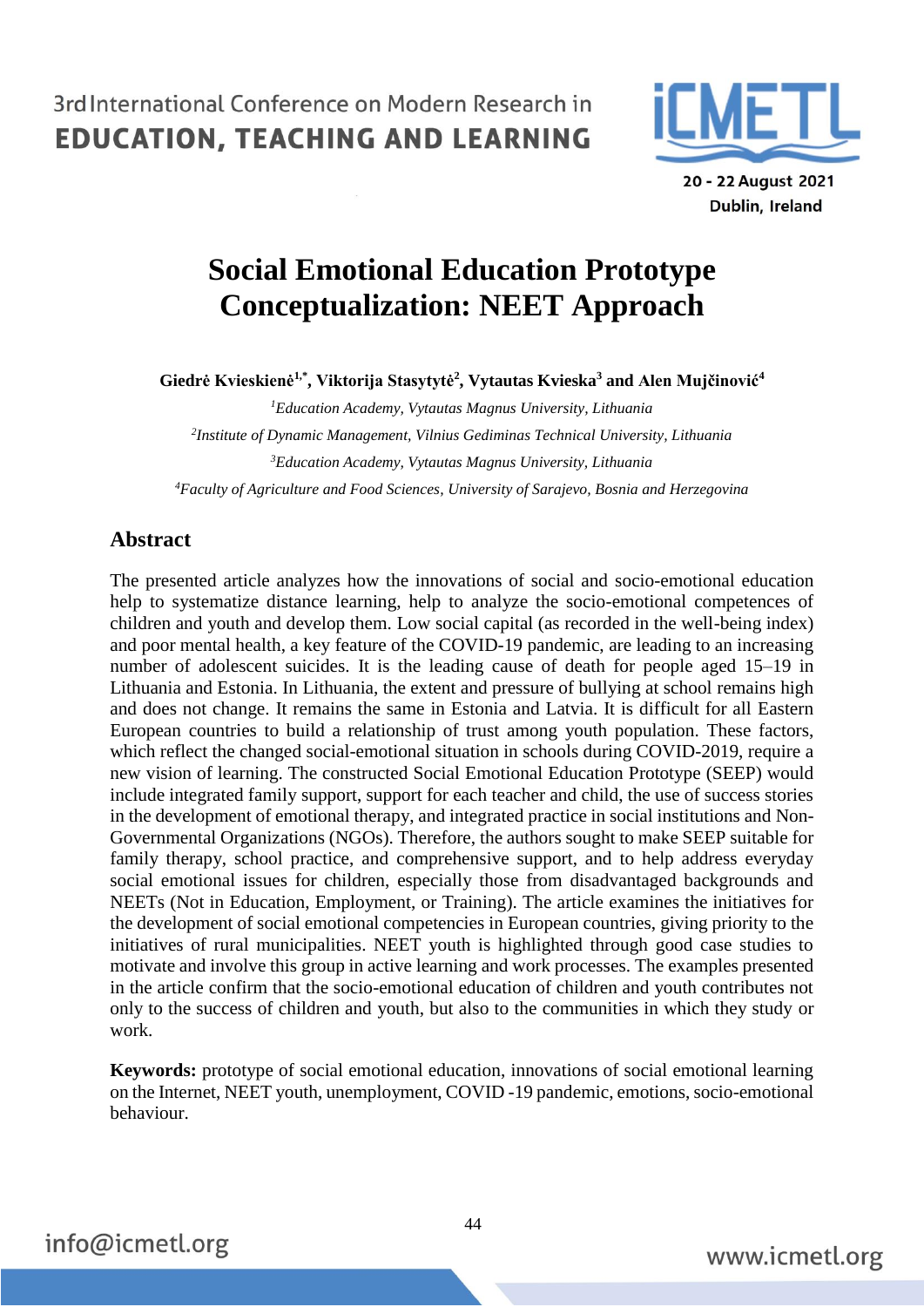

20 - 22 August 2021 Dublin, Ireland

#### **1. Introduction**

The integration of young people into the education system and the labor market is a challenge for many European countries. In this respect, the drop-out of young people from the education system and difficult integration into the labor market is a major problem in the European Union (Cefalo et al., 2020). For this reason, several policy initiatives have recently been launched at European and national level. Examples of such initiatives are the Youth Guarantee (Tosun et al., 2019) and Smart Specialization (Ratten & Pellegrini, 2020), which strengthen the socioemotional skills, inclusion, education, and networking of children and youth. During the pandemic, children and young people became even more vulnerable: some experienced social exclusion, all children, young people, their parents and teachers experienced a lot of emotional stress, and mental health problems increased. The authors analyse questionnaire on NEET youth in Europe and highlight success stories in rural areas of different countries, with a particular focus on the integration of social emotional competences into the whole education system. Research methods include statistical analysis, case studies, focus group discussions, and expert interviews. By modeling the SEEP prototype and identifying its key features, the authors analyze data from different countries on social emotional education experiences, success stories, empowerment of children and youth, and prevention of poverty and social exclusion.

Policies to promote youth participation in the labor market are mainly targeted at NEETs. Rural youth need further analysis as they may experience social exclusion due to the specific nature of the agricultural work involved or the lack of entrepreneurial opportunities (White, 2012; Ataei et al., 2020; De Guzman et al., 2020).

In order to overcome difficulties and vulnerabilities, young people need education based on positive socio-emotional competencies. It is important for NEET youth as well as socially disadvantaged children to strengthen self-esteem, think positively, find their place in the community, apply self-development. For this reason, we need to identify the main problems facing NEETs with young people and vulnerable children during the pandemic, assess current initiatives to help children and young people, and decide what to do next. The analysis will help to create a prototype of social emotional learning. Based on such a prototype, education and training can be provided to promote positive socialization.

The object of this research is the features of prototypes of social emotional education.

The tasks are to provide a scientific analysis, to define the characteristics of social emotional prototypes, and the principles of social emotional prototypes. The methods used in the study were comparative literature analysis and an expert survey, which covered quantitative and qualitative issues.

The structure of the article is as follows. The introduction is followed by a review of the literature. The section "Methodology and data analysis" describes the design of the questionnaire. The next section discusses the results and provides a graphical visualization of the responses received. The article concludes with conclusions that also include study limitations and future research trends.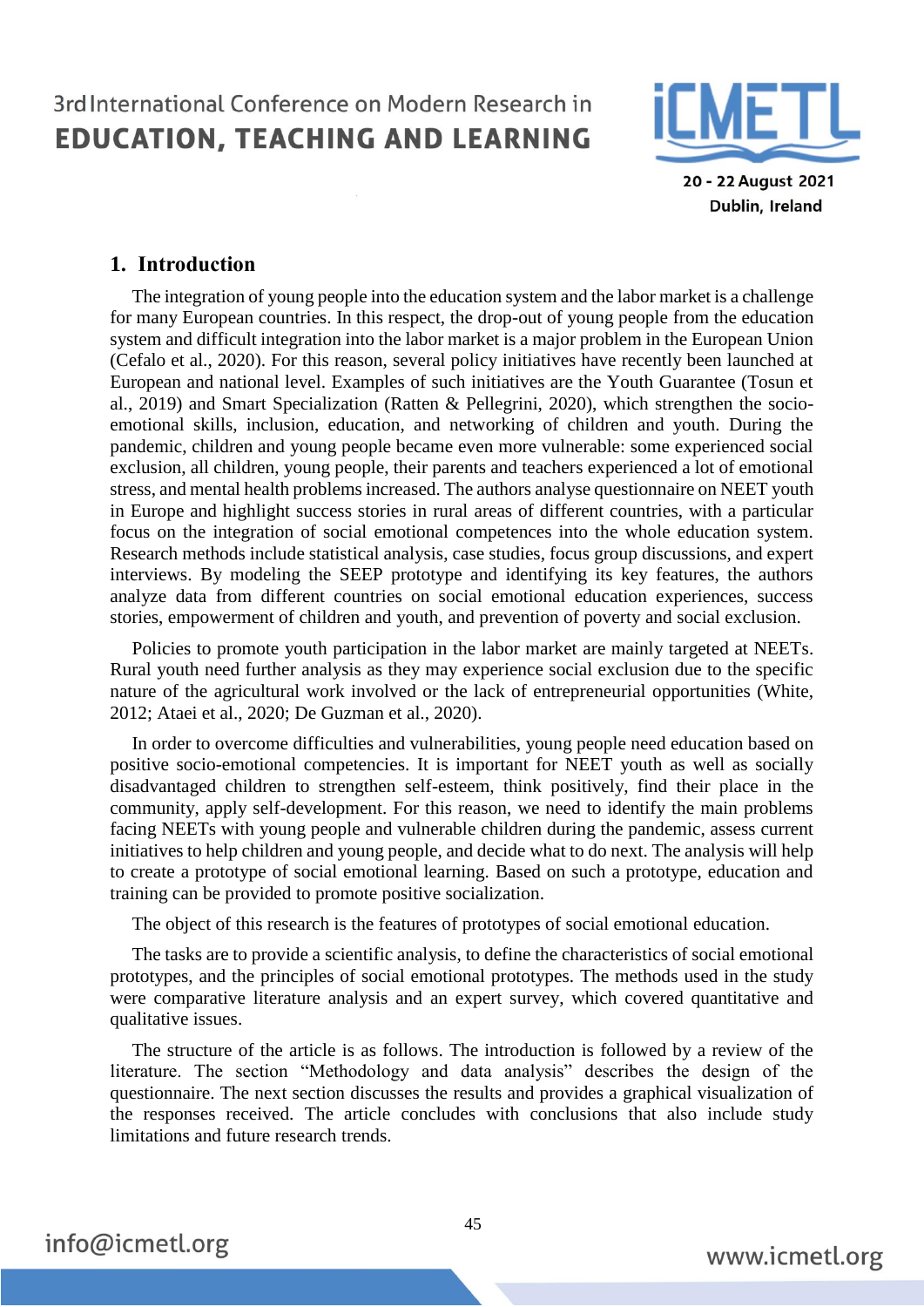

20 - 22 August 2021 Dublin, Ireland

### **2. Literature review**

The problems of NEET youth have been widely discussed among scientists and practitioners over the past decade (Balan, 2015; Henderson et al., 2017; Berlin et al., 2021). Such a group of people signals certain inefficiencies in the education system of a country and the labour market. The situation when a large portion of the youth population is NEET also causes problems in the economy and in society. Academic, social and emotional learning defines and enriches social and emotional learning as the process by which students and adults acquire and effectively apply the knowledge, attitudes and skills needed to understand and manage emotions, identify and manage them, achieve positive goals, feel and show empathy for others, to establish and maintain positive relationships and make responsible decisions. This process includes competencies that encompass the knowledge, skills, and attitudes that affect the quality of students 'collaboration and their ability to adapt to everyday life, solve complex problems, and develop resilience and empathy. Social emotional competencies are critical for quality education and student progress, motivation, and positive socialization (Morlock, 2008; Bernstein-Yamashiro and Noam, 2013; Murray and Zvoch, 2011; Spilt, Koomen, & Thijs, 2012). Jennings (2011) argued that social and emotional competencies are essential for teachers seeking to build positive relationships with their students, implement learning through activities and projects, implement social and emotional learning, and engage in school culture. Elias (2009) stated that teachers who feel confident in their emotional skills better recognize and understand students 'emotions and recognize them in the behaviors of fears and youth (Elias, 2009). In addition, these teachers can respond more effectively to students 'needs and build trust and respect (Jennings & Greenberg, 2009). Self-awareness and empathy help to develop a culture of inclusion (Hen and Goroshit, 2014), to educate children and young people with behavioral or other developmental or health problems (McAllister & Irvine, 2002; Yoon, 2002) or other special needs (Stojiljković, Djigić and Zlatkovic, 2012). We define the development of socio-emotional competencies as positive socialization, which, in turn, is defined as a policy of positive action (positive socialization scenario), based on which professionals or competent persons can adjust the socialization behavior of subjects seeking to identify the components of positive socialization and to block the consequences of socially unacceptable cultural elements. During a pandemic, we can talk about long-term consequences. With the start of distance learning last spring, the emotional state of children deteriorated. In the early fall, when they returned to school, part of the state returned to its former track. The impact of a pandemic on children's lives is being studied in principle. Another focus is on health-related research.

The following five SEEL competencies have been identified:

• Self-awareness: recognition and evaluation of one's emotions and thoughts, influence outcomes, behavior, confidence, and optimism;

• Self-management: regulation of various emotions, thoughts and behaviors, situations that help to effectively manage stress, impulses, motivation, and achieve a goal;

• Social awareness: communicate socially, ethically and empathetically with people from different perspectives, cultures and backgrounds;

46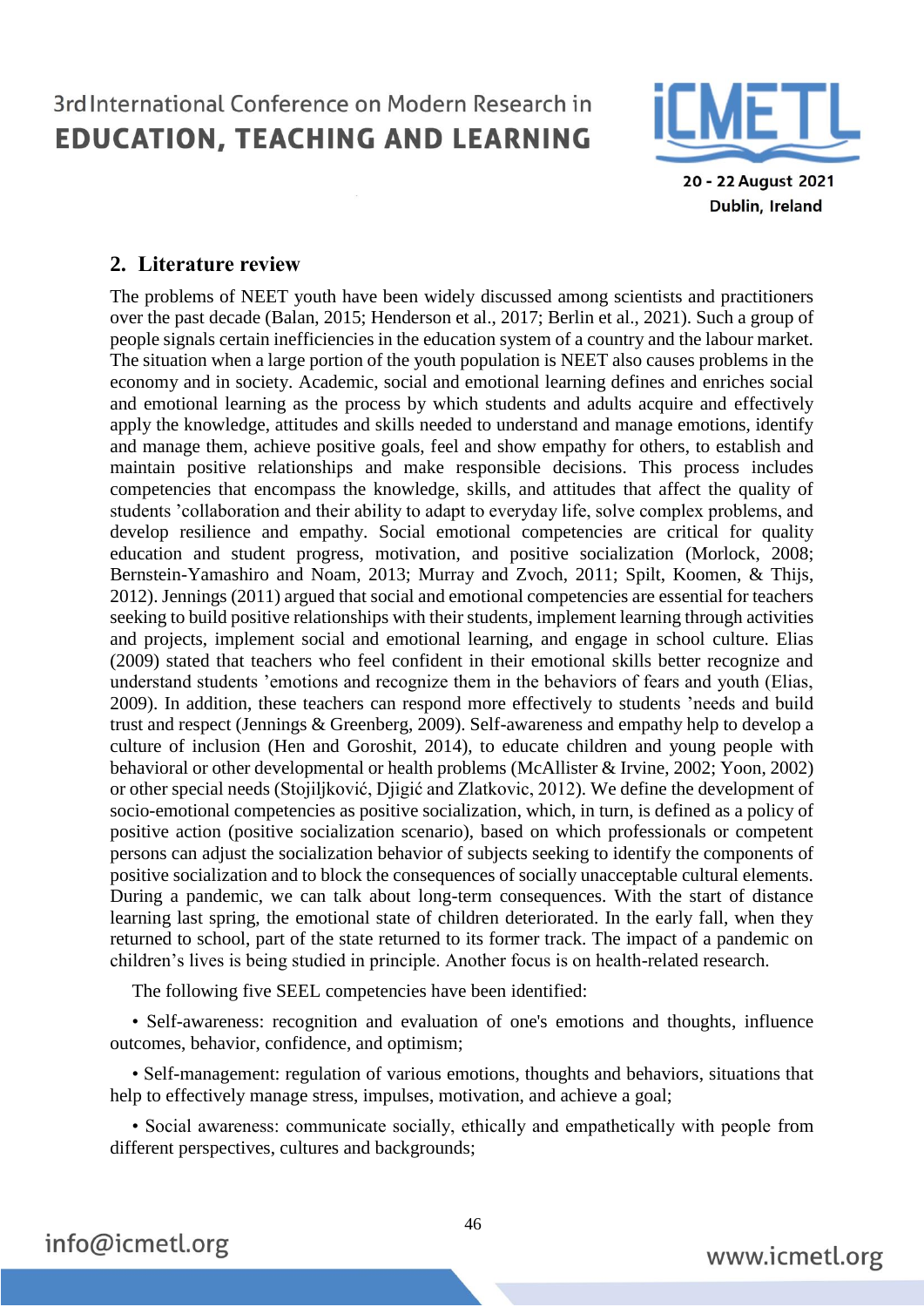

20 - 22 August 2021 Dublin, Ireland

• Relationship skills: maintaining positive relationships with a variety of individuals and groups through effective communication, listening, collaboration, negotiation and problem solving;

• Responsible decision making: using ethical standards, safety issues, social norms and the well-being of oneself and others in choices (Fundamentals of SEL, 2021).

Against this background, a prosperous and progressive education is required. It should have a clear framework, its own internal structure. It should promote individualization and be a universal and game-based prototype that can be easily adapted at school and other institutions. However, the great achievement gap affects certain social and ethnic groups. Thus, the research assesses the main influences and persistent obstacles to the successful implementation of social and emotional learning goals in European schools.

Not all youth belongs to the NEET category. Certain factors increase the possibility of youth being NEET. These factors include being female, belonging to a certain religion or ethnic group, belonging to the 20 to 24 age group, low or high level of education, poor knowledge of English, low income, having young children, and living in remote areas (Abayasekara & Gunasekara, 2019). It is worth stressing that higher education does not necessarily protect from getting into the NEET category (Zudina, 2021). Personal and family circumstances contribute to belonging to the NEET group (Saczynska-Sokol, 2018). In some countries, women have several times higher probability of being included in the NEET group than men that is the outcome of education and employment policy and the perception of traditional gender roles (Lukuslu & Celik, 2021). Also, some psychological factors contribute to youth being NEET, such as core self-evaluation, extraversion, and educational aspirations (Alvarado et al., 2020).

The situation of NEET participation in education and labour opportunities in rural areas is worse than in urban areas. Rural areas reported the highest NEET rates in nearly all EU countries with high overall NEET rates (EUROSTAT, 2019). It is difficult for rural youth to engage in education or training and raise qualifications. They are more vulnerable to poverty risk, partly because of work market structure and reduced mobility (De Almeida & Simoes, 2020).

The problems related to rural NEET youth have some impact on society in general. Higher NEET in rural areas slows down the regional growth and represents the underutilization of human resources (Alfieri et al., 2015). Additionally, rural youth incapable of finding a job increasingly move to the cities, thus weakening local economies (Farrugia, 2016).

A relevant reason that can worsen the situation related to NEET is a crisis in the economy. Amendola (2021) found out that the unemployment among NEET has increased during the financial crisis in 2008. Thus it is worth further analyzing the NEET situation during other crises, such as COVID-19.

Coronavirus pandemic increased unemployment in many countries and various groups of workers, including young workers. Indeed, young people have even more severe vulnerability to the growth of unemployment. COVID-19 greatly impacted young employees partly because the youth unemployment rates were already higher before the beginning of the pandemic (Borland & Coelli, 2021). Moreover, previous recessions demonstrated a significantly negative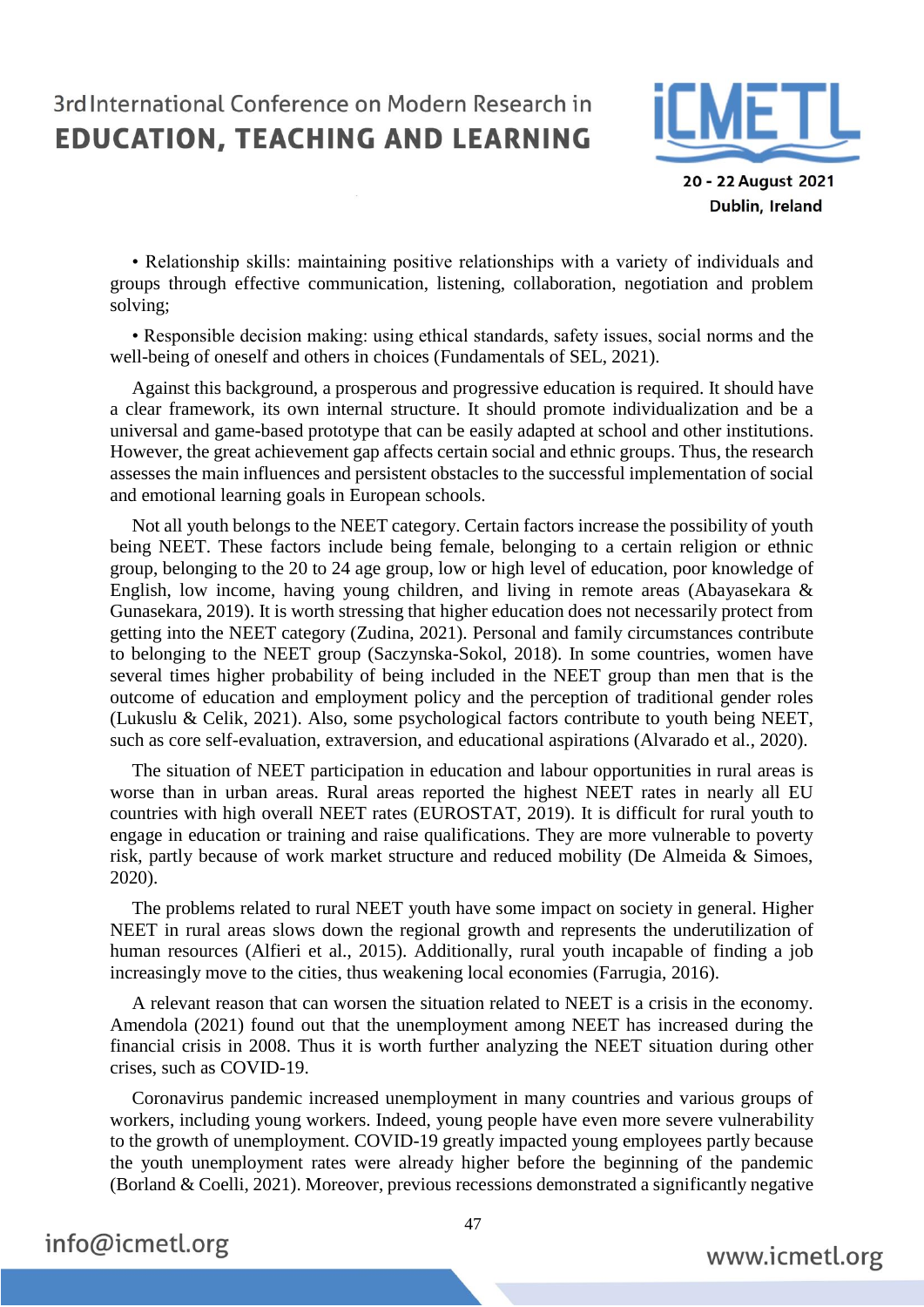

20 - 22 August 2021 Dublin, Ireland

impact on young workers, forming a particular trend over time (Cook et al., 2021). Compared to middle-aged workers, younger workers have more difficulty in finding a job, can lose it more quickly, and cannot easily find a new job (Bell & Blanchflower, 2011).

Increased unemployment during the COVID-19 crisis also triggered greater competition among workers. The related increase of distance work impacted the growth of work digitalization (Blustein et al., 2020). Digitalization, in turn, sometimes had a negative impact on new job creation as part of work could be done online or by remote means, thus sometimes reducing the effort required to perform tasks. Work digitalization mainly impacted older people as they generally were not so keen on technologies. Young people can more quickly perform digital tasks. However, they were affected by the lower demand for workers in industries, as well.

According to Churchill (2021), in Australia, young people have been significantly impacted by the COVID-19 crisis than older people. In Italy, the recession exacerbated the problems in the labour market, particularly for young people (Odoardi & Liberatore, 2021). If the recovery from the labour crisis is uneven, the government is risking to lose a part of its future skilled workforce. In general, the government should invest in support of at-risk groups, including youth and young adults. Palmer & Small (2021) indicate such possible government initiatives focusing on job creation, education, training, paid work experience, proper early childhood care, housing, health, and mental health. Toch and Miller (2019) analyzed what is summarized in the report "CORE Lessons: Measuring Social and Emotional Dimensions of Student Success in their study, Measuring the Dimensions of Social and Emotional Student Success". We included these traits in the analysis of our study with NEET, which helped to develop new traits of socio-emotional competencies that are partly related to the visions of the Dawn (2021) and ThemPra (2021) projects to link the learning process to social emotional education. The Dawn project addresses the effects of climate change, plastic pollution and the loss of ecosystems / biodiversity through artistic-emotional expression, while the TemPra project aims to integrate all areas of education into a cleaner and healthier environment that will ultimately benefit all citizens around the world.

As we can see from the literature review, NEET youth are one of the most vulnerable groups in different countries' educational institutions and labor markets. This situation was exacerbated during the COVID-19 pandemic. New solutions to problems, one of the most important of which is the development of social emotional competencies at school, which helps to restore learning motivation and find a way to success in the labor market. It is therefore necessary to define the characteristics of social and emotional competences of children and young people in order to fundamentally change the dynamics of learning and entering the labor market of this sensitive social group.

#### **3. Methodology and data analysis**

The research process was based on a survey conducted in the following countries: Lithuania, Croatia, Italy, Romania, Portugal, Turkey, Bosnia and Herzegovina, Latvia, Bulgaria, Greece, the Russian Federation, Serbia, Hungary, Ireland, Albania, Austria, Slovakia, and Spain. To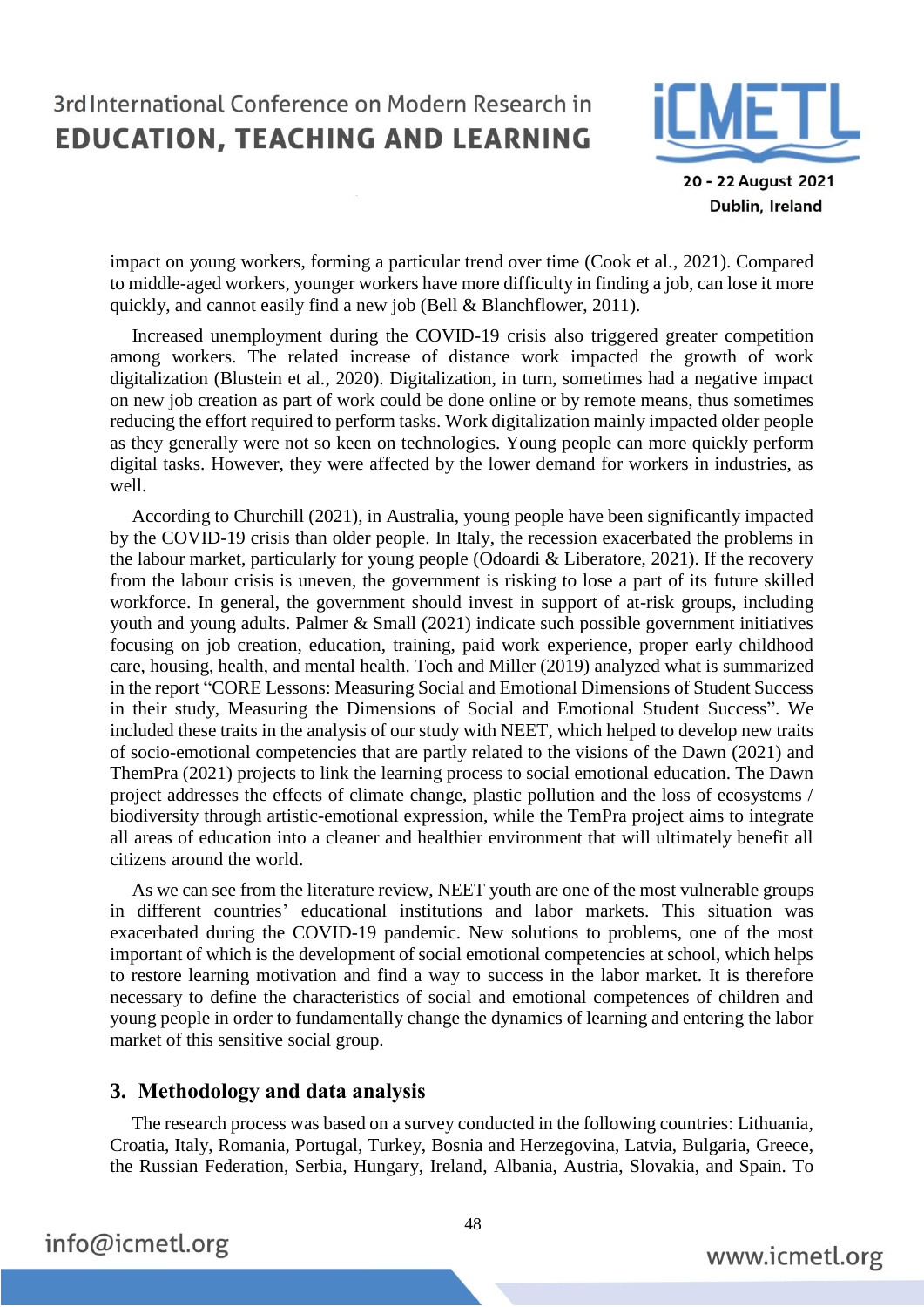

20 - 22 August 2021 Dublin, Ireland

form a common example, several personal contacts through social networks and several calls were used. A total of 103 valid questionnaires were collected (sample structure is presented in Table 1). The online research tool was developed using Google doc software, and the questionnaire was distributed in the second half of 2020 and the first half of 2021, to highlight the prevailing factors in various countries that influenced political action in support of socioemotional programs that would allow for a rapid response in times of crisis. The questionnaire asked quantitative and qualitative questions and was divided into several parts: (i) sociodemographic structure of respondents (experts); (ii) questions on the overall impact of the COVID-19 pandemic on the country; (iii) questions related to the social impact of national authorities; (iv) emotional action to address the problems faced by children from social risk families and NEET youth; (v) the life impact of these children and NEET youth most affected during the COVID-19 pandemic; (vi) the main challenges for children and NEETs in social risk families during COVID-19; (vii) the specific needs of children and NEETs in social risk families during a pandemic; (viii) issues in relation to the needs of the service or organization after COVID-19 in order to achieve NEETs, divided into four specific groups: 1. Outreach; 2. Activation; 3. Monitoring and 4. Follow-Up. Quantitative expert responses are evaluated on a 10-point Likert scale as recommended for this type of study.

| <b>Factor</b>                          | <b>Variable</b>                             | Frequency (%) |
|----------------------------------------|---------------------------------------------|---------------|
|                                        | Public or state-funded<br>organization      | 61.9          |
| Sector in which respondents<br>operate | Non-profit/Non Governmental<br>Organization | 15.9          |
|                                        | Private for-profit organization             | 9.5           |
|                                        | Other                                       | 12.7          |
|                                        | $25 - 30$                                   | 9.5           |
|                                        | $31 - 35$                                   | 19.0          |
|                                        | $36-40$                                     | 17.5          |
| Age                                    | $41 - 45$                                   | 22.2          |
|                                        | 46-50                                       | 19.0          |
|                                        | 51-55                                       | 6.3           |
|                                        | 56-65                                       | 6.3           |
| Early Career Investigator              | <b>YES</b>                                  | 30.2          |
| (ECI)                                  | N <sub>O</sub>                              | 69.8          |
| <b>Inclusiveness Target</b>            | <b>YES</b>                                  | 63.5          |
| Countries (ITC)                        | N <sub>O</sub>                              | 36.5          |

|  |  | Table 1. Sample (respondents) structure |  |
|--|--|-----------------------------------------|--|

info@icmetl.org

49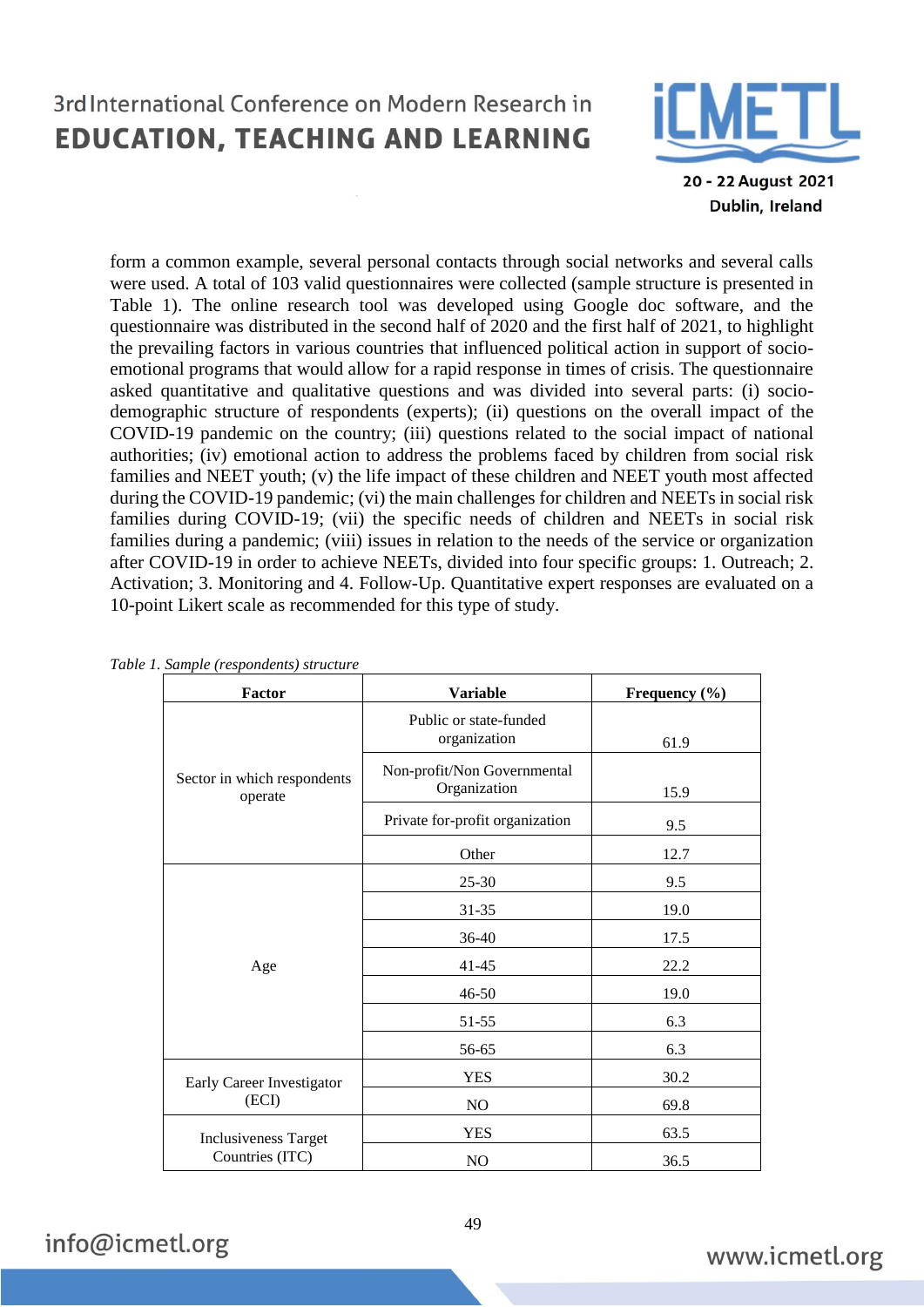

20 - 22 August 2021 Dublin, Ireland

|                    | Female            | 54.0 |
|--------------------|-------------------|------|
| <b>Sex</b>         | Male              | 34.9 |
|                    | Prefer not to say | 11.1 |
|                    | Urban             | 74.6 |
| Where do you live? | Rural             | 20.6 |
|                    | Prefer not to say | 4.8  |

*Source: compiled by the authors*

From the presented table, it can be seen that the majority of the respondents are from the public or state-funded organization (more than 50%), followed by non-profit organization representatives.

#### **4. Results and Discussion**

#### **4.1. Analysis of quantitative questions**

COVID-19 pandemic, caused by the novel coronavirus SARS-CoV-2 (WHO, 2020) resulting in millions of infections and deaths worldwide and changes in the way we live. Fullscale effects of pandemics are going to be seen in the following years, but according to our study results, more than 80% of respondents believe the COVID-19 pandemic affects their respective countries, while also expressing their disappointment to performances of the national authorities, as presented in Figure 1.

In order to better capture respondents' responses, all answers are grouped into two distinct groups, "Not affected" and "Affected" where all answers from 1-5 are grouped to "not affected", while answers from 6-10 are grouped to "affected" for all observed variables and factors.



*Figure 1. Expert perception of COVID-19 pandemic general impact on country (A) and Performances of the national authorities addressing problems experienced by the NEET population (B)*

## info@icmetl.org

*Source: compiled by the authors*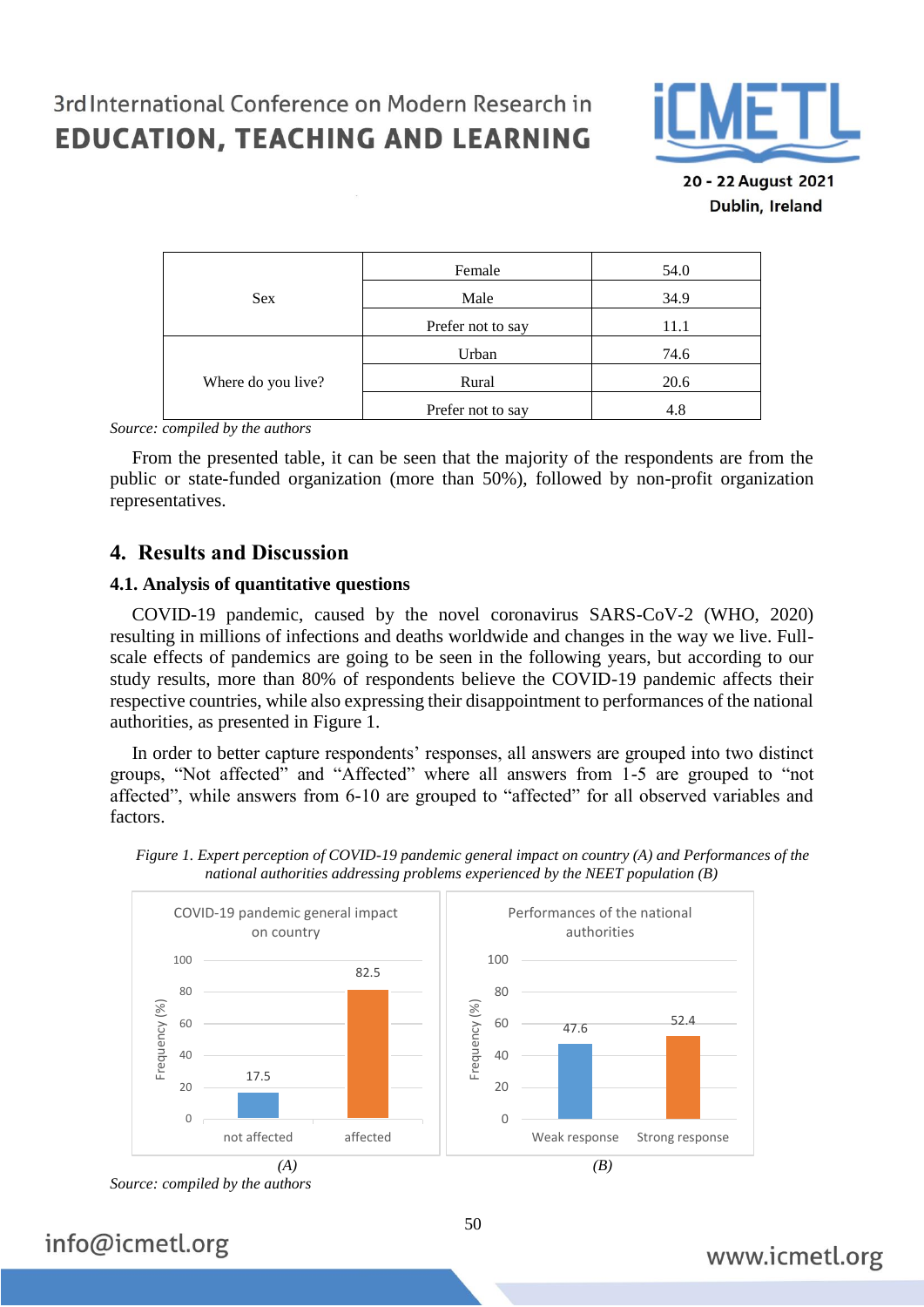

Dublin, Ireland

Analysing more into details, respondents identify the financial aspect that is the most affected aspect of life of NEET population, followed by lack of social relations, psychological health aspect, access to modern communication technology as well as the basic needs.



*Figure 2. Most affected aspect of life of NEET population during COVID-19 pandemic*

*Source: compiled by the authors*

Similar if not identical results were identified in the next answers related to the main challenges that the NEET population is facing during the pandemic (Figure 3). The majority of respondents identify that financial stability together with unemployment (which is in general always connected) are the two most affected aspects of the life of the children and NEET population, but also education and family relationship/other relationship are also strongly affected. This was also mentioned in previous studies (Ceesay, 2021; Dhanalakshmi et al., 2021). Low social capital and problems of mental health increase adolescent suicide, which is a leading cause of death among young people aged 15-19 years in Lithuania, Estonia (Families…, 2020). Mental health issues also increased during the pandemic. To decrease school pressure on pupils, teachers and education assistants should facilitate students' empowerment of social and emotional skills, add positive distinguishing strategies, trust based strategies, adopt collaborative teaching methods, and create trusting relationships (Kvieskienė et al., 2021).

info@icmetl.org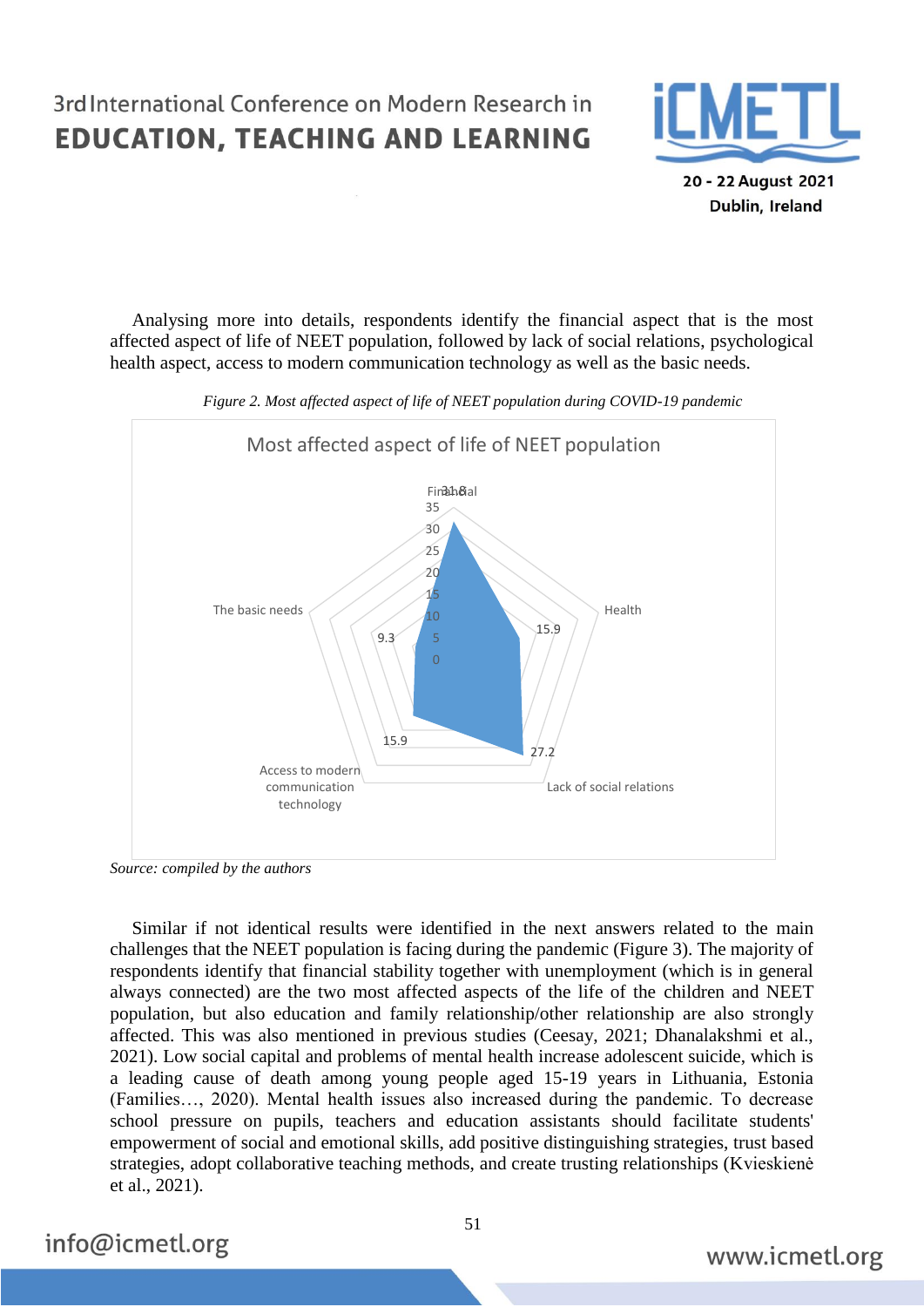

20 - 22 August 2021 Dublin, Ireland

When it comes to the general well-being of the children and NEET population, somehow answers are indicating respondents were not sure about it, as an almost equal share of those who believe the NEET population face problems such as depression, anxiety, problems related to self-esteem, hope and social relations (family, friends, etc.) and those who believe this category of youth are not affected.









*(B)*

52

## info@icmetl.org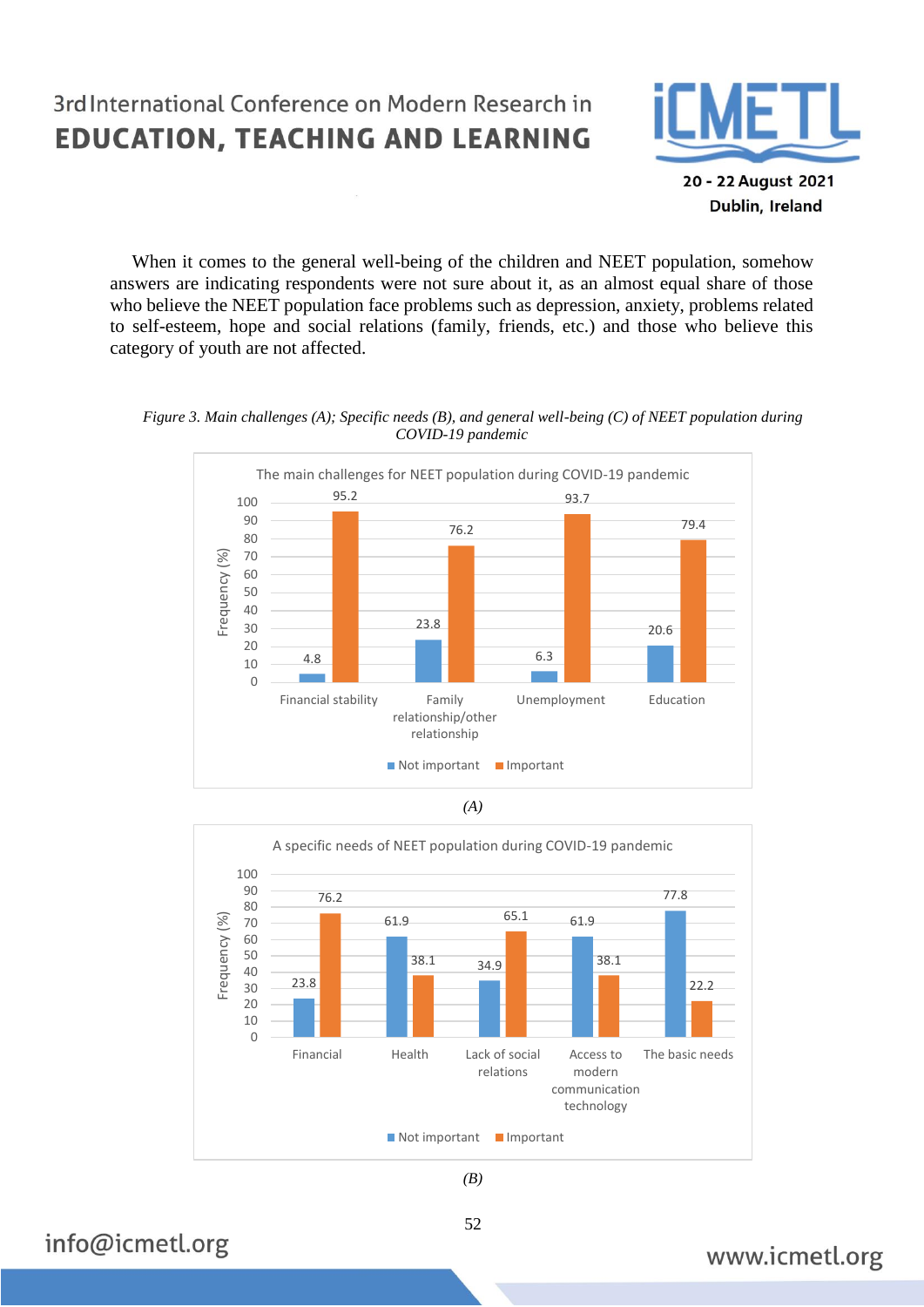

20 - 22 August 2021 Dublin, Ireland



*Source: compiled by the authors*

How to successfully reach the children in risk and NEET population during the COVID-19 pandemic and improve their situation is addressed in this study, and some results are presented in Figure 4. When it comes to the degree of services or organizational needs to outreach NEETs, as you can see, all elements are grades as very important (average score above 7). Among the observed factors, factor "Follow-Up" is the most important one, followed by the "Monitoring", "Activation" and finally "Outreach".

*Figure 4. Degree of services or organization needs in the aftermath of COVID-19 to outreach NEETs*

info@icmetl.org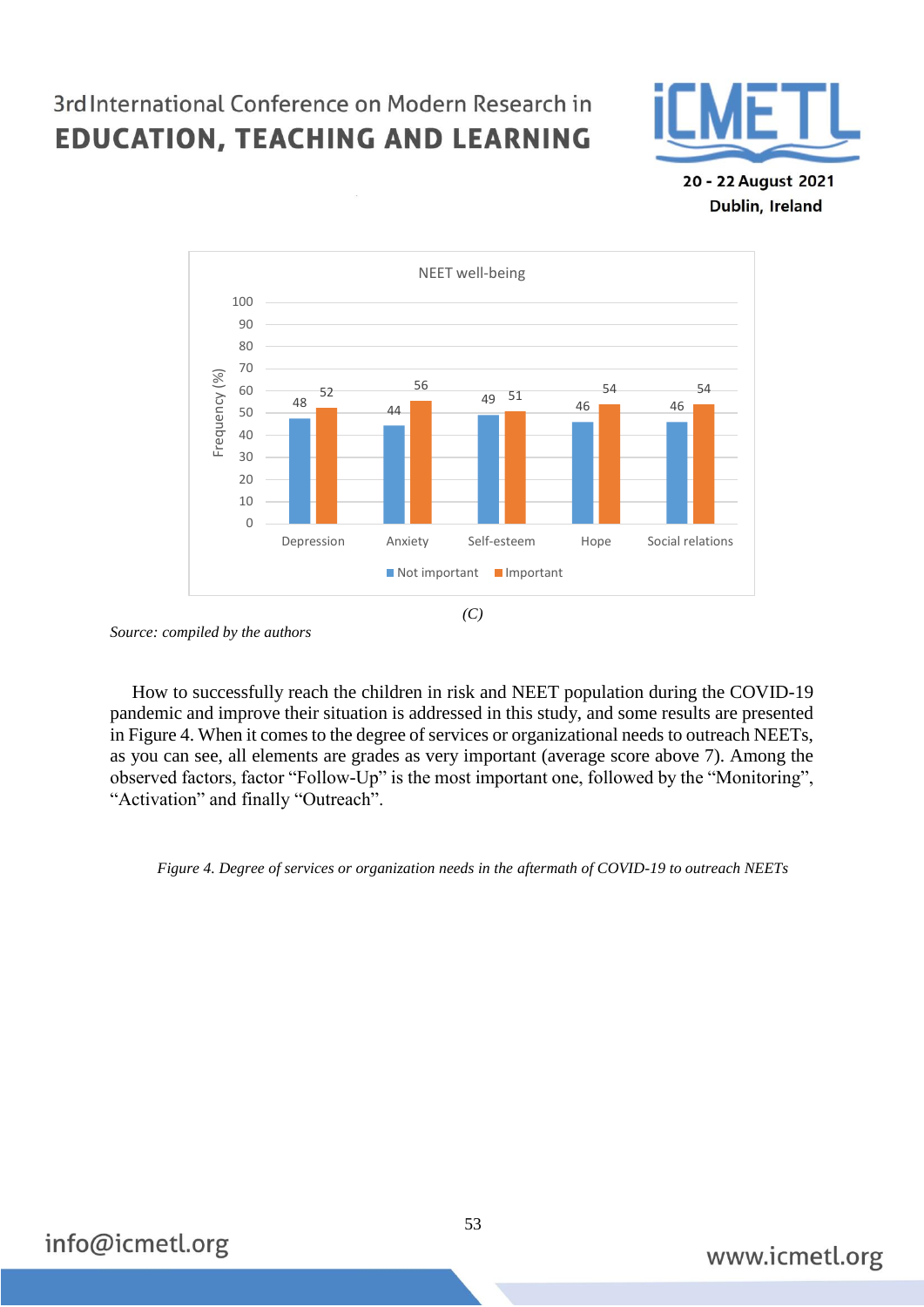

20 - 22 August 2021 Dublin, Ireland



*Legend: 1 – not important at all; 10 – most important Source: compiled by the authors*

When analysing each of the aforementioned factors, some interesting results are found (Figure 5). When it comes to the factor "Outreach", two variables are graded as more important, "To develop more specific outreach approaches according to different NEETs profile (longterm unemployed, short-term unemployed, disabled youths, youth providing family care, etc.)" and "To develop new protocols for employment or social affairs services to outreach these youths". This means that government institutions should encourage schools and NGOs to maintain essential teaching and positive socialization functions in the schools and day centers and reduce the impact on close contact functions using Open and Safe-Space for teaching and socialization programs. Maximizing work from home can be one of the possibilities, especially for NEET youth, but this is not always the right solution. Also, we should monitor, protect and address the needs of the NEET youth and their family members to provide them with hot food, safe workplaces, and consultations.

In the chapter related to "Outreach", we can see that, even if all the tasks are pretty crucial for the interviewed, the most important issue is "To develop new protocols of employment or social affairs services to outreach these youths". As the literature review shows, providing policy briefs and support programs is seen as the more powerful tool to help youth get over unemployment.

When we asked about the Activations tools that can be developed to help improve the situation of NEET after the COVID-19 crisis, we found a mix in the importance of the proposed tools, but the motivational part has greater relative importance: from the youth side, to know about the expectations about the future; and from the professionals part, to discover more about the motivations of the group to improve the policies.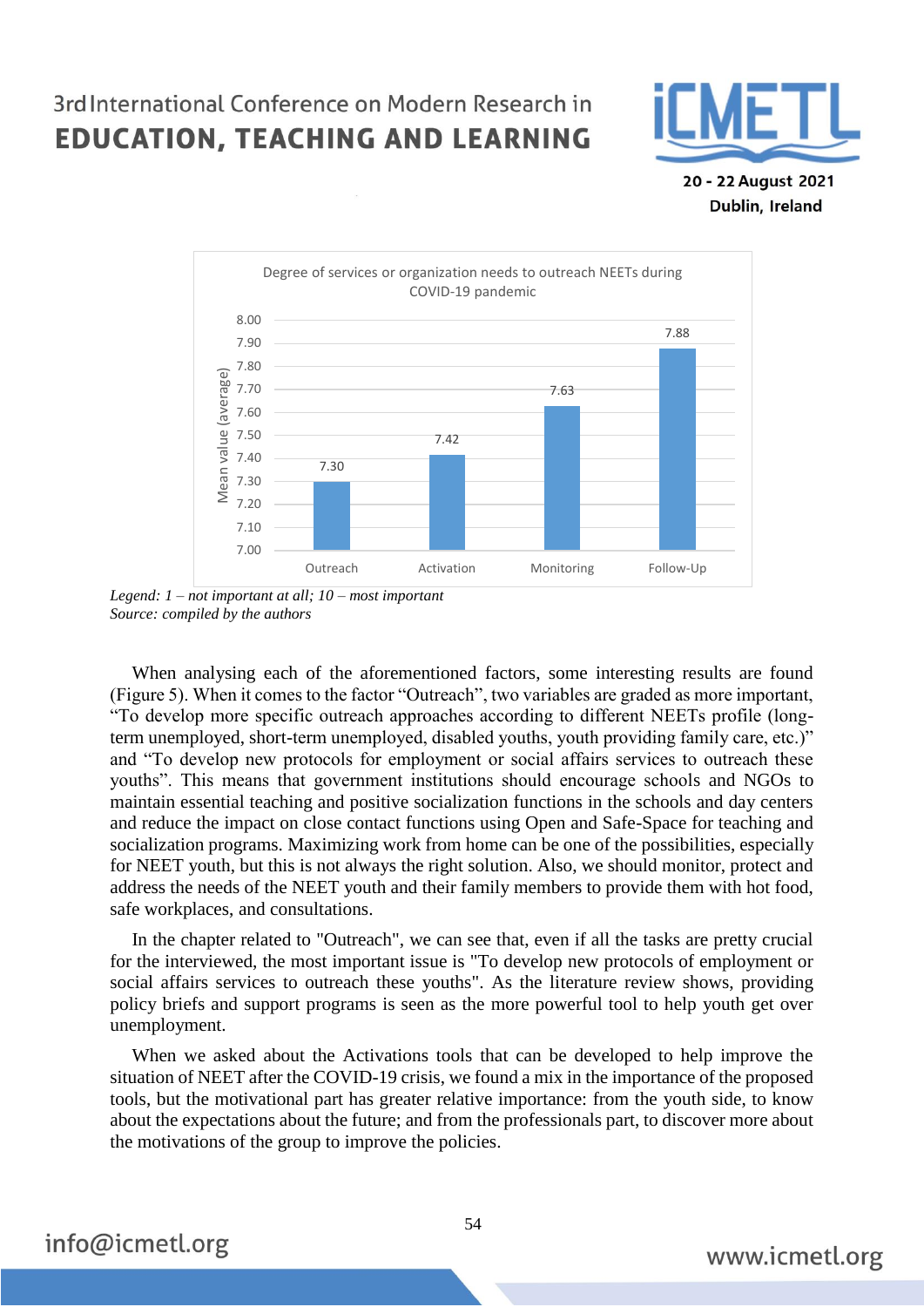

20 - 22 August 2021 Dublin, Ireland

If we review the Monitoring for these specific group of young people, the most relevant tool is "To create a short-term and flexible training for promoting youths' new technical skills", as proper and qualified education of youth is of significant importance nowadays (Brunetti & Corsini, 2019; Lin & Long, 2020).

Finally, the most valuable recommendations of the respondents are to strengthen the integration of social emotional competencies into the education system and to expand the information of NEET youth about counselling, volunteering, internship opportunities with employment. This shows that in most countries schools tend to rely on traditional methods and that schools and other institutions lack information on employment and employability opportunities for young people, even though there are vacancies in companies and public services for young people and newcomers to the labor market.

*Figure 5. Degree of services or organization needs, Outreach (A), Activation (B), Monitoring (C), Follow-Up (D) in the aftermath of COVID-19 to outreach NEETs*



*Legend: out\_1 - To create digital tools such as apps of social media to establish first contact; out\_2 - To develop more specific outreach approaches according to different NEETs profile (long-term unemployed, short-term unemployed, disabled youths, youth providing family care, etc.); out\_3 - To develop new protocols for employment or social affairs services to outreach these youths.; out\_4 - To decentralize public services outreach approaches with the involvement of NGOs.*

*(A)*

*Source: compiled by the authors*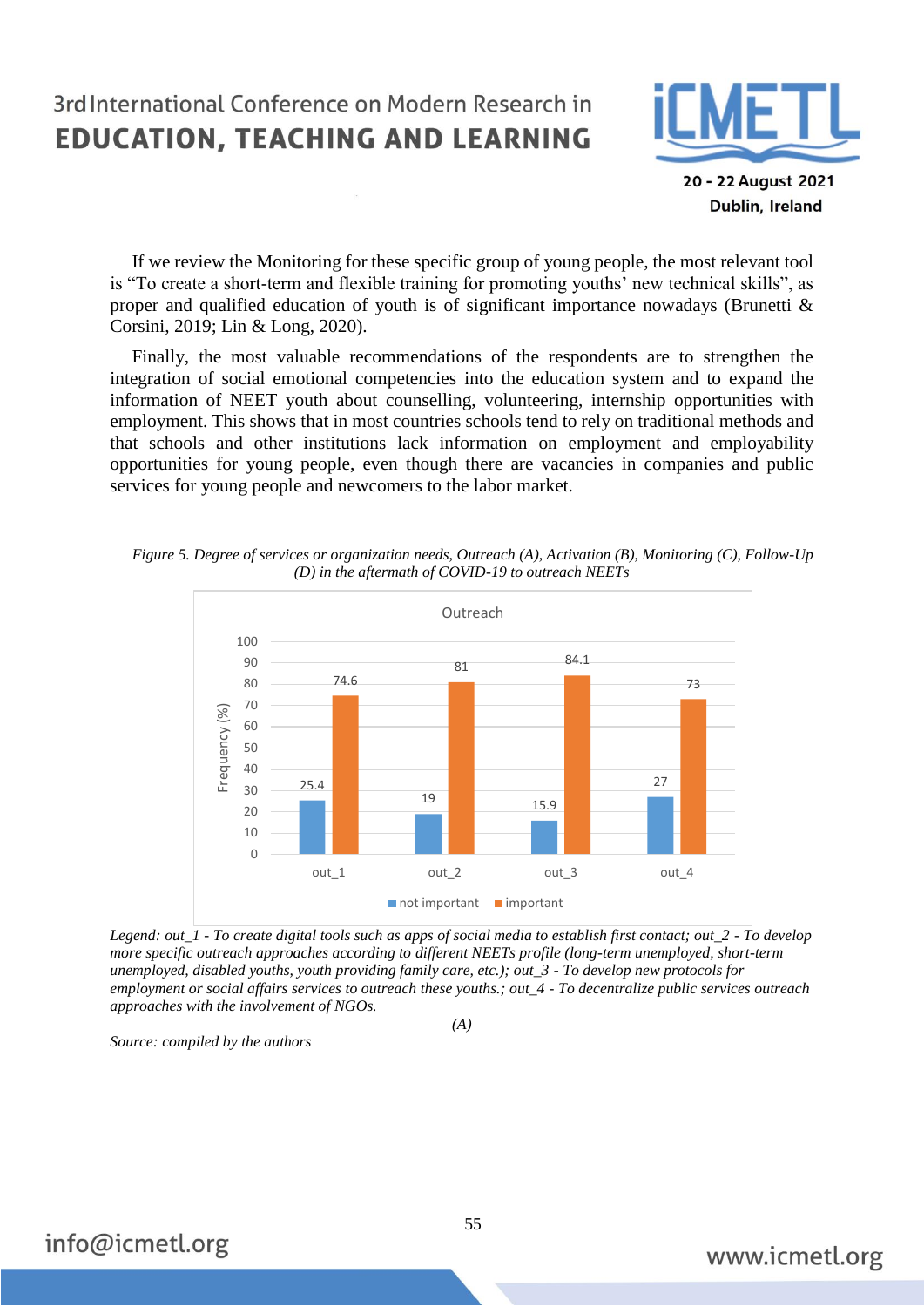

20 - 22 August 2021 Dublin, Ireland



*Legend: act\_1 - To raise the number of training opportunities in rural areas.; act\_2 - To decentralize publics services activation events with the involvement of NGOs (e.g., one-stop shops).; act\_3 - To improve the knowledge of professionals about successful motivational approaches with vulnerable youths, including NEETs.; act\_4 - To improve knowledge about how to match youth expectations with available training/employment opportunities.*

*(B)*

*Source: compiled by the authors*



*Legend: mon\_1 - To create specific financial incentives to involve NEETs (e.g. scholarships); mon\_2 - To create short-term and flexible training for promoting youths' new technical skills.; mon\_3 - To have access to and* 

## info@icmetl.org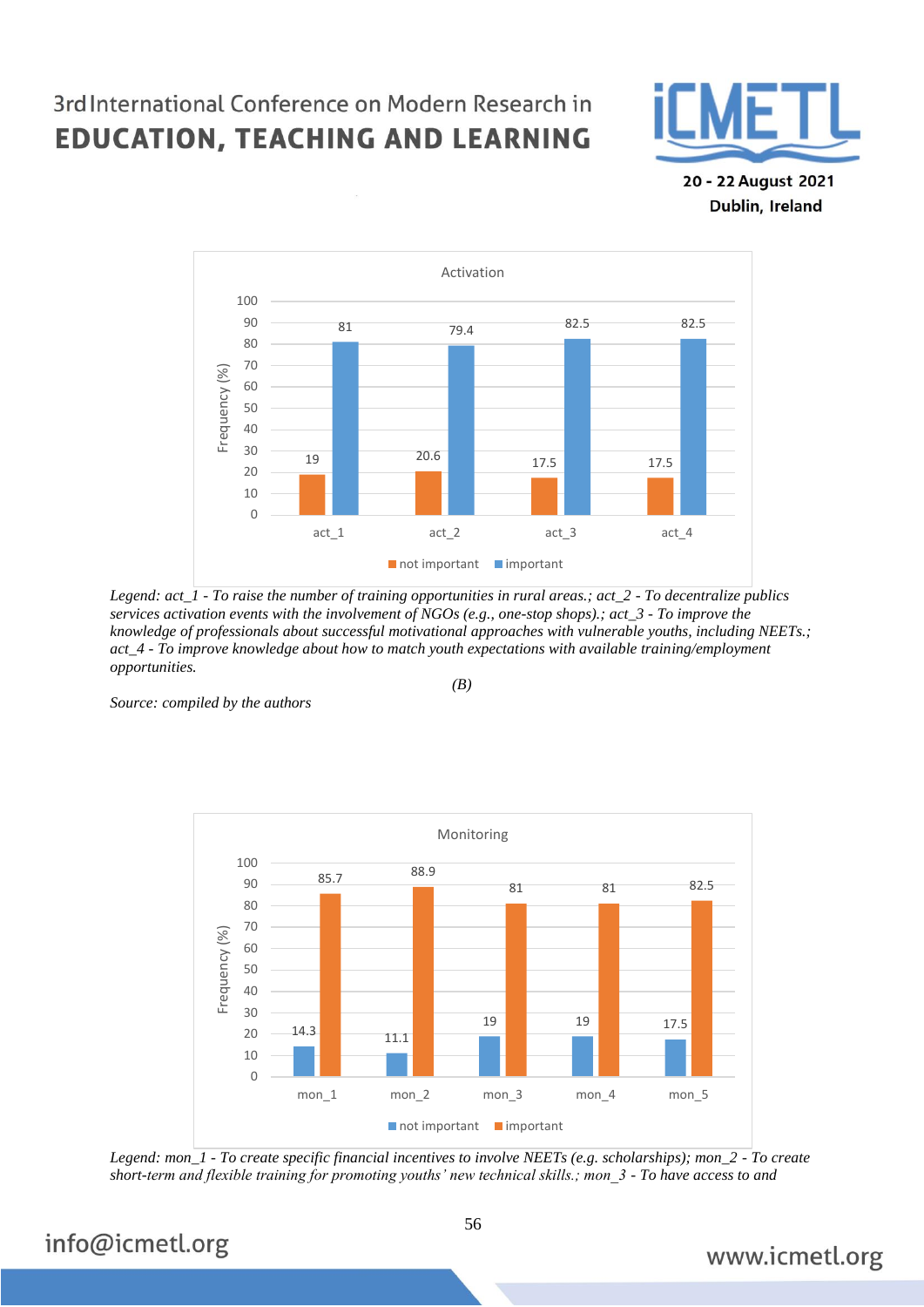

20 - 22 August 2021 Dublin, Ireland

*implement subsidized occupation programs run by the State (involving fiscal incentives or direct grants payments).; mon\_4 - To improve services coordination across relevant areas (education, health, social services, employment) during NEETs training or occupational spells.; mon\_5 - To develop an individualized and proximity approach in monitoring young people.*

*(C)*

*Source: compiled by the authors*



*Legend: fol\_1 - To improve the dissemination of job opportunities among NEETs.; fol\_2 - To develop more efficient work opportunities databases.; fol\_3 - To increase involvement and contacts with relevant local employers.; fol\_4 - To improve social visibility of successful youths through social or traditional media.*

*(D)*

*Source: compiled by the authors*

#### **4.2. Analysis of qualitative questions**

Along with quantitative, there were some qualitative questions in the same questionnaire. It is worth analysing the two selected questions. The answers will be analysed and generalized for each question separately.

The answers to the first question could help in determining what organizations and to what extent could improve the children in risk and NEET youth situation and provide some incentives on youth support. The answers to the second question could help us differentiate between rural and urban youth in the time of COVID-19.

#### *1. 1. Could you briefly describe the specific organizations, local programs, social services providing support to NEET youth during COVID-19?*

Regarding specific organizations, local programs, social services providing support to atrisk children and NEET youth during COVID-19, most respondents mentioned non-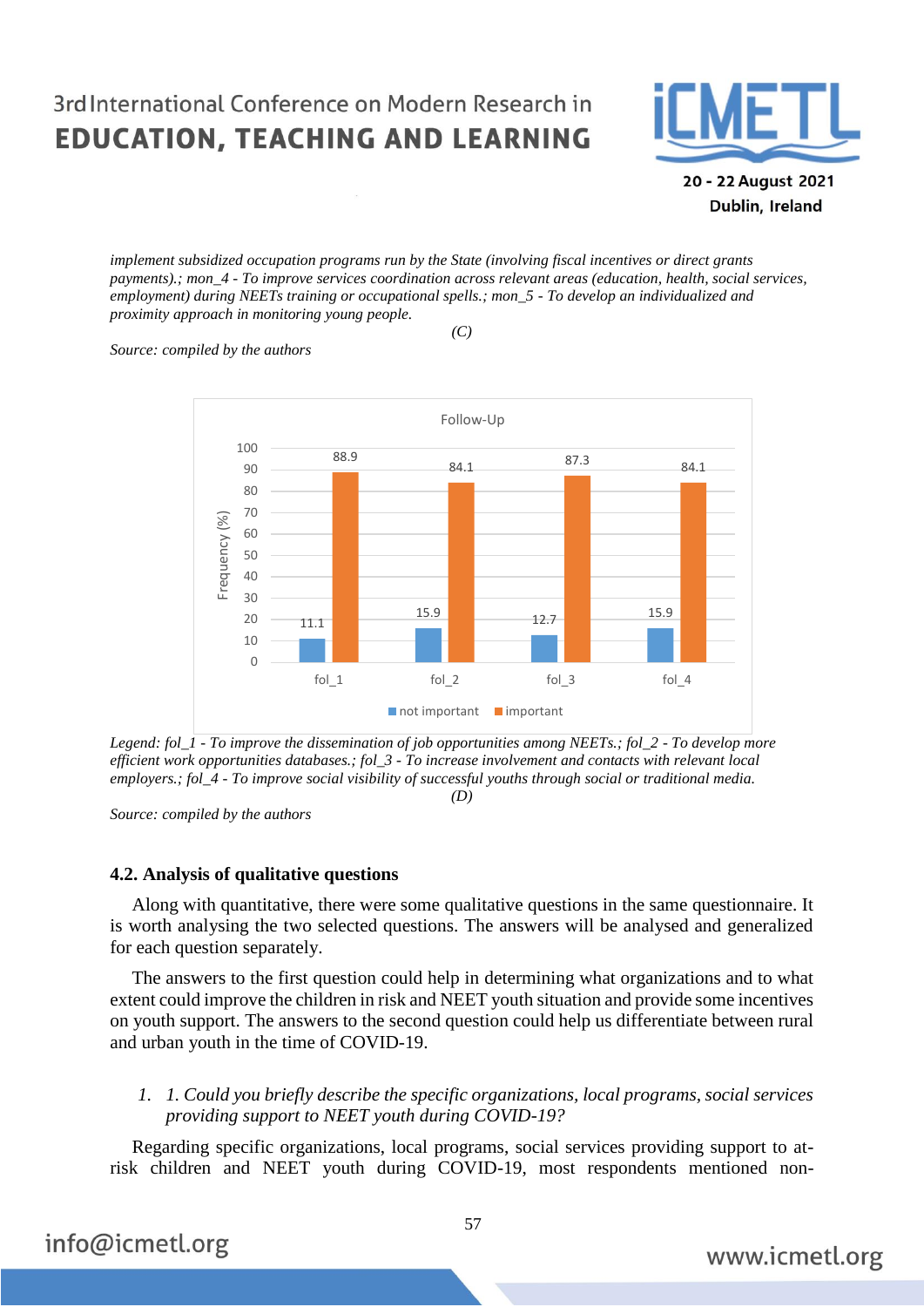

20 - 22 August 2021 Dublin, Ireland

governmental organizations (NGOs) in addition to educational institutions and libraries. During the COVID-19 pandemic, universities, libraries and various NGOs offered innovative education and training opportunities through online platforms and social networks. Special programs were targeted at the most vulnerable children and youth.

Currently, NGOs working with NEET youth in Portugal have been in regular contact with them by telephone and social networks, working with two public organizations: the local qualifications and employment agency and the Social Security Institute. In this way, these NGOs took care to meet the basic needs of these young people and their families and continued to monitor their motivational status.

Respondents from Bosnia and Herzegovina stated that there are various programs for NEET youth in their country. However, these programs are rarely funded by public authorities. Worth mentioning programs: YEP program, Mozaik Foundation, KULT institute, YOURJOB program, Caritas and others.

Some mentioned the Directorate-General for Child Support and Protection of Rights, Mayors. The "Donate Equipment for Online Learning!" Initiative in Bosnia and Herzegovina was also described. It was initiated by the Institute of Youth Education and involved more than 20 local organizations. The main goal of the initiative was to provide technical equipment to students who were excluded from distance learning activities because they did not have the proper facilities.

In Serbia, the government provided financial assistance to anyone over the age of 18. This also included NEET youth. Cultural events were organized online. In addition, there was a certain SOS phone for depressed people.

Some experts mentioned sustainable education and employment programs. Children and NEET youth are counseled and assisted as needed by social educators, social workers and psychologists.

Specific organizations providing support to at-risk children and NEET youth included universities, youth associations, charities, and youth centers. Youth centers provided digital counseling during COVID-19. The Lithuanian Children's Foundation organized a successful career school for children at social risk, and the network of day centers organized meals and targeted training for these children, as well as consultations during lessons. Additional free seminars and international conferences were organized for Lithuanian teachers, emphasizing the specifics of children at social risk and NEET youth. Seminars, accessibility and various offers were presented digitally in Austria. Some specific events were mentioned, such as World Youth Skills Days.

However, some respondents did not answer this question or answered that they were not aware of specific organizations or initiatives supporting NEET youth in their country.

*2. Please, give examples of how rural NEETs were differently affected by COVID-19, compared to urban NEETs.*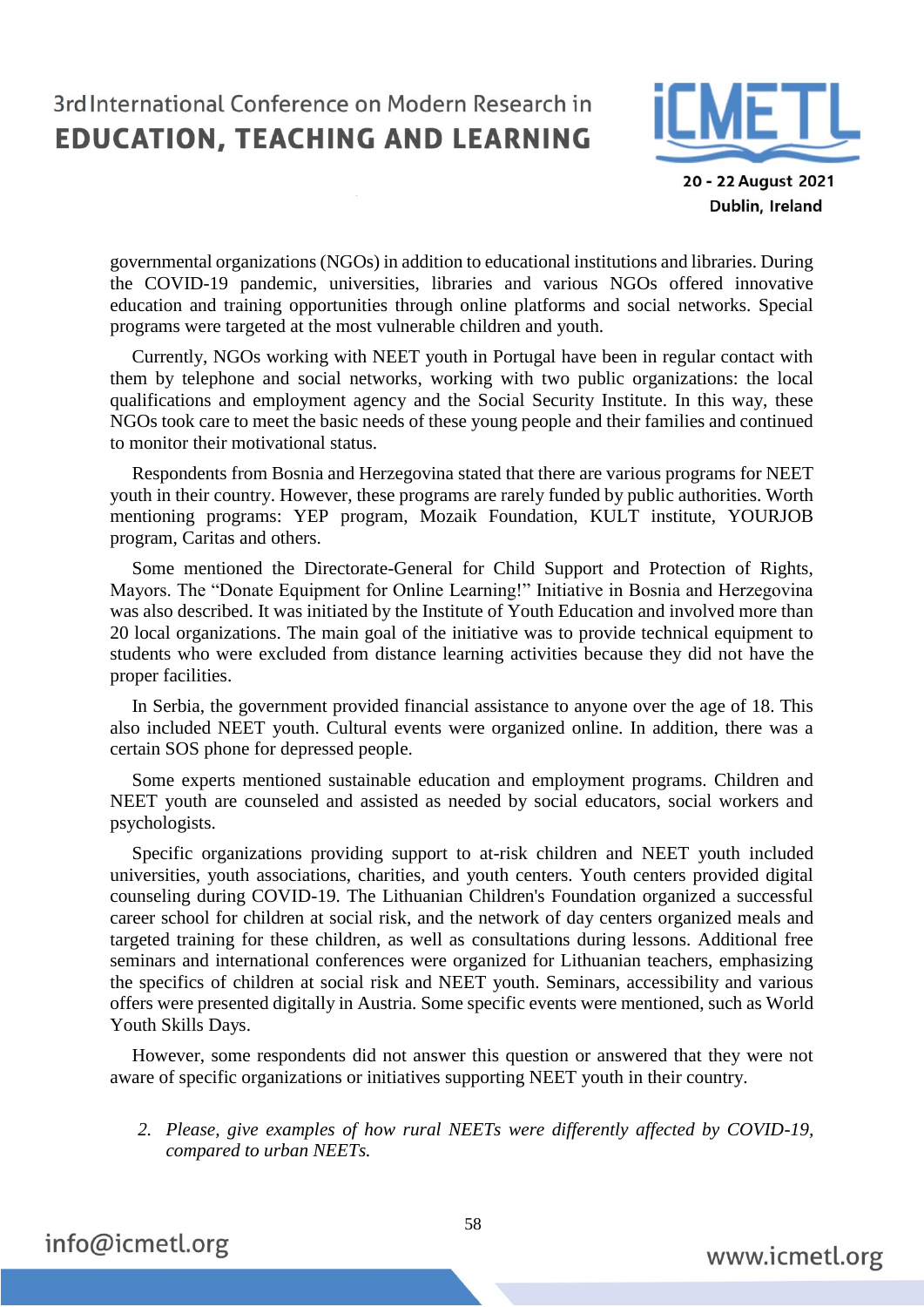

20 - 22 August 2021 Dublin, Ireland

Experts noted that children at risk and NEET rural youth have a poor social environment and lack positive socialization programs. Rural children and NEET youth are more socially excluded, find it more difficult to access any services (health, social services, employment), and pandemic services have been further constrained. Most children and young people also faced more difficulties in traditional education. In Lithuania, during the first pandemic, children's day care centers and school social educators responded first and foremost, and their voluntary initiatives and pressure encouraged schools to open schools for children whose parents could not provide quality care, all with well-equipped places for learning and hot food. Young people from cities have many more opportunities to get a job, to get an education, whether it is formal or informal.

During the pandemic, people in rural areas did not have the same opportunities for education or treatment as in cities. The so-called Covid outpatient clinics and special Covid hospitals were established in the Serbian metropolitan area. Most people in the rural area survive by selling agricultural products in local markets. Markets were closed. In addition, supermarkets, shops and pharmacies were opened only in the cities. Infection with the virus has been mentioned as making it more difficult to access medical services in rural areas.

There were also opinions that rural children and young people also had advantages during the pandemic, as they were able to enjoy a better quality of life, open spaces and not close in small, overcrowded apartments. Better access to nature and recreation in NEET rural areas was mentioned. In addition, COVID-19 was more tightly controlled in cities than in rural areas. Physical activity was higher in rural children and youth. Rural NEETs were less exposed to direct contact with many people at the same time as urban NEETs; thus, the likelihood of infection with COVID-19 was generally lower.

Some respondents stated that rural NEET youth have better social-emotional networks because they are emotionally supported by the entire rural community. Young people in rural NEETs suffer less from loneliness.

#### **4.3. Social emotional education prototype creation**

We need to enable young people and adolescents to interact and balance their activities with those of other youth groups around the world in search of meaningful activities. When creating a prototype, we aim to help it compare its well-being with other similar age groups around the world. Students deserve to engage in work that makes sense beyond the classroom.

The prototype will encourage the analysis of feelings by rotating the famous circle of feelings, the discovery of feelings that reflect the state of each of us, color the avatar and offer recommendations. We are looking for Marijonas Mikutavičius' song "Congratulate each other" that matches the background of the musical illustration prototype. We are looking for a melody that can be adapted for an adventurous march that, according to Stephan Lee, one of the directors of Gulliver Academy, promotes emotional stimulation in children with ASS. Gulliver Academy is a member of the Association for Positive Education in Schools (Australia).

The prototype is based on research and prototype testing, so it is digitized, adapted for different age groups.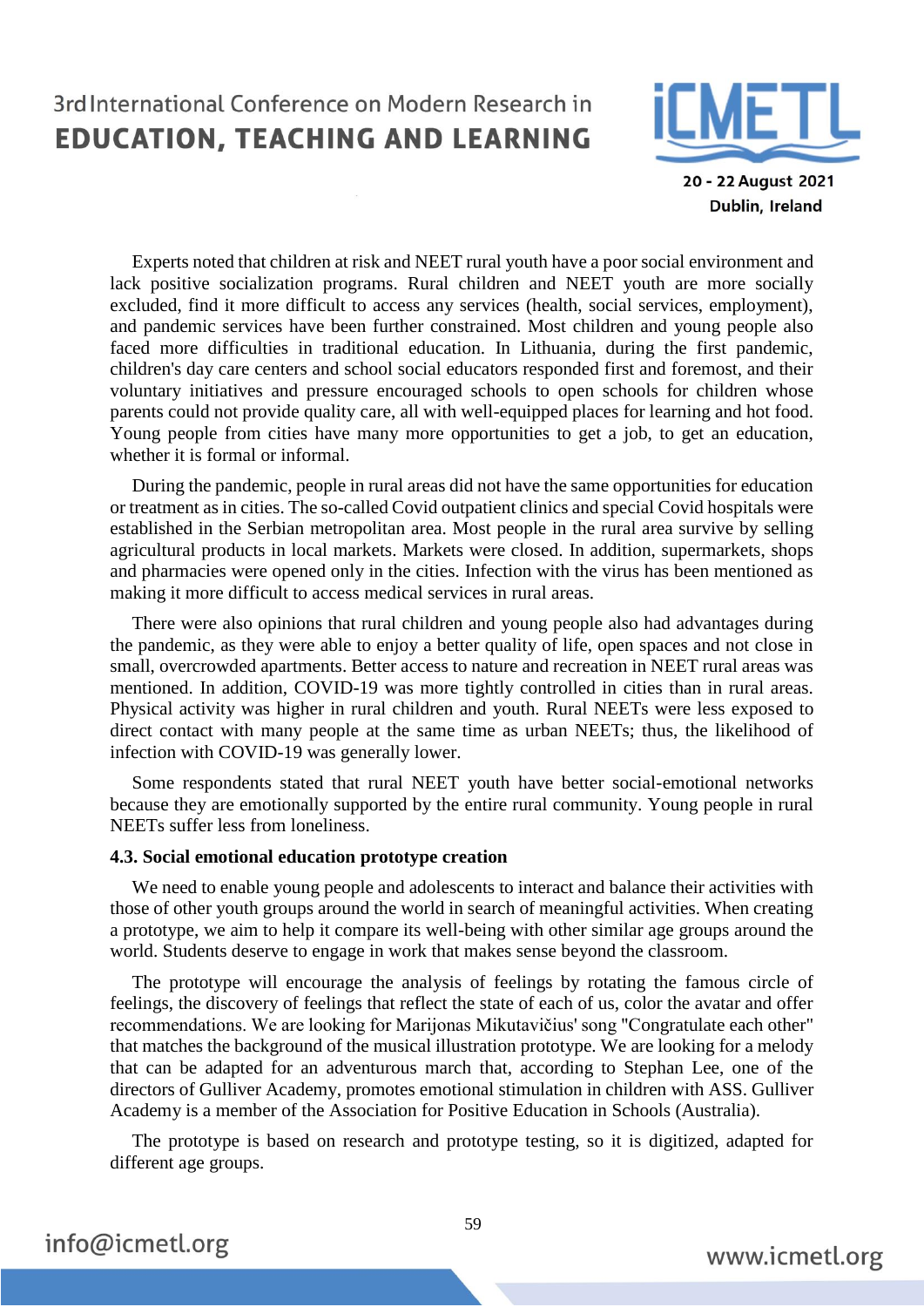

20 - 22 August 2021 Dublin, Ireland

1.1. The feelings and behaviors we feel are visualized, transferred to characters and avatars.

1.2. Behavioral scales reveal our well-being, encourage the search for new solutions.

1.3. For participation, everyone is encouraged, for a week of well-being, the participant is promoted to a higher level and rewarded with letters of commendation.

1.4. Avatar: depicts the player, he is individualized (using FB avatar logic)

1.5. Level: Shows the difficulty level of each stage according to the player's experience

1.6. Social graphics: looking for a way to reveal the relationships between different players in the class (school, group, team)

1.7. The mission of the game: I can.

1.8. Competition: designed to increase player motivation without confronting players: learning to collaborate and pursue common goals.



*Figure 6. Visualization of the social emotional education prototype*

*Source: compiled by the authors*

### **5. Conclusions**

Building on previous SEEP studies initiated by Goleman (1995), Durlak et al. (2011) and Berkowitz and Bier (2006), we continued to develop a SEEP prototype (Social Emotional Education Prototype…, 2020), linking it to related interventions developed and tested by the scientific, public, private and non-governmental sectors (Elias and Arnold 2006; Centre of Civic Education, 2021; Aflatoun International, 2021), international conferences (2021a, 2021b), initiated together with universities, schools and NGOs in the USA, Germany, the Baltic States and other countries. In this article, we try to distinguish the most important features that can be used to create a comfortable prototype for children, their parents and teachers.

info@icmetl.org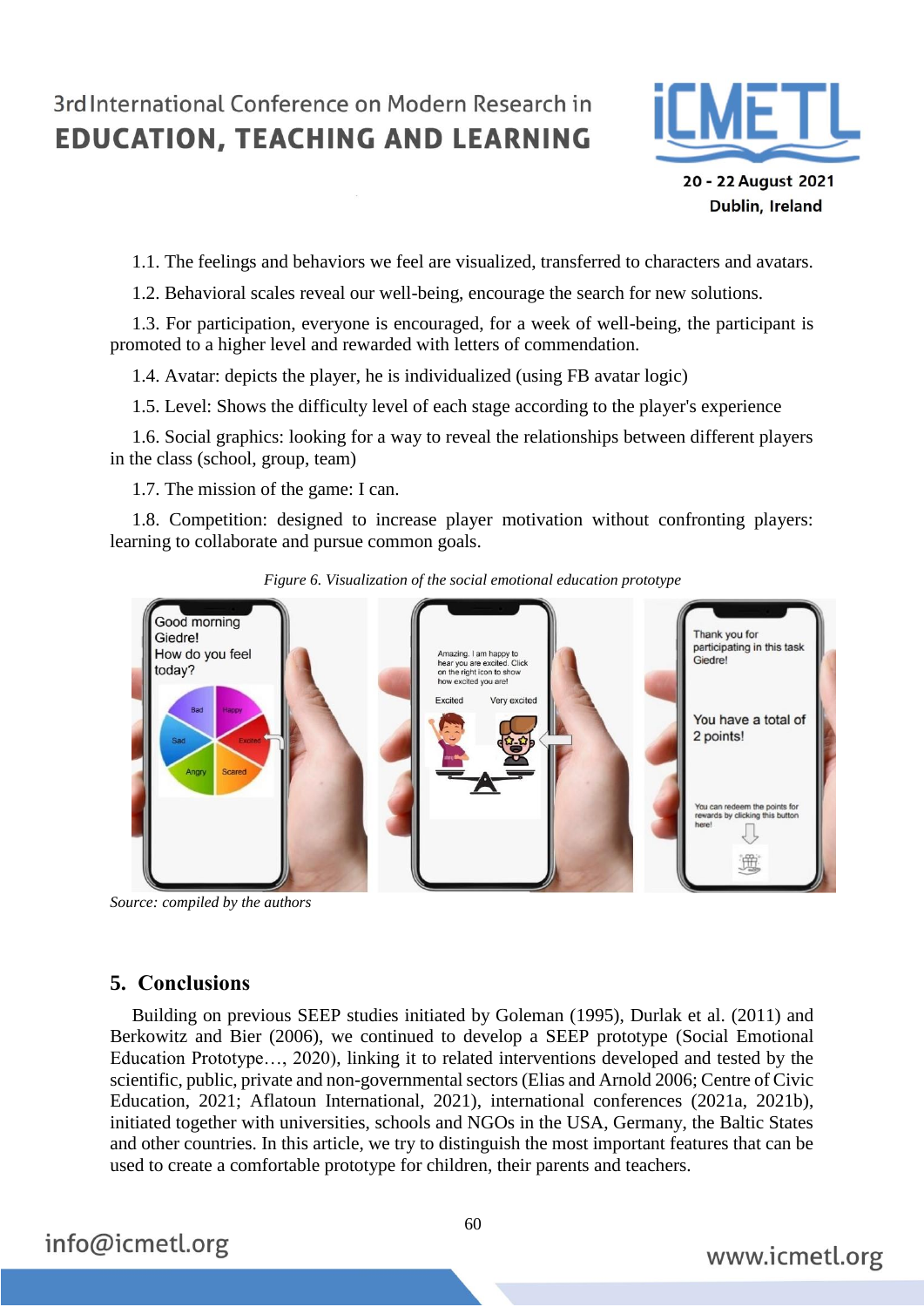

20 - 22 August 2021 Dublin, Ireland

Relationships and strong emotions affect the whole learning process, and models of interpersonal interaction determine children's progress and the culture of the whole school.

The COVID-19 pandemic affected the weakest link the most: children from disadvantaged and NEET youth, as lack of social interaction, difficulties and tensions in families, lack of support and emerging isolation problems increased their anxiety levels; during this period, the mental health problems of these children and young people in NEET increased due to the lack of face-to-face meetings with friends; support and assistance from responsible adults has declined.

In all countries, there are more NEETs in rural areas than in cities. Therefore, NEET youth is a convenient target group for developing an interactive help tool. SEEP should help to analyze the well-being of NEET youth in all countries and help to improve the self-confidence and selfesteem of this group, to stimulate positive emotions, to identify emerging mental health problems.

At the same time, mobile monitoring, networking, knowledge and skills development, and creativity are encouraged. These qualities help young people to enter the labor market and thus contribute to the sustainability of national economies.

During the COVID-19 pandemic, NEET unemployment increased and general NEET conditions deteriorated, youth unemployment increased, and wages fell in specific sectors. NEET youth show that we have problems in the education system in all countries, reveal labor market inefficiencies, cause problems in the economy. It is therefore worth continuing to analyze the situation of NEETs during a pandemic and to discover the most valuable initiatives that need to be applied in all areas.

The practical part of the study was based on a survey of the situation of young people during the COVID-19 period. A questionnaire was developed to determine the impact of the COVID-19 pandemic on the youth population. A total of 103 valid questionnaires were collected. There were quantitative and qualitative questions in the questionnaire. The majority of respondents responded that the COVID-19 pandemic had a far-reaching impact on the country. National authorities were partially prepared to address the challenges faced by NEET youth during the crisis. The most affected aspect of NEET youth life was finance. The main challenges for NEETs during the COVID-19 pandemic were financial stability, family relationships, unemployment and education. Of the specific needs of the NEET population, financial needs and lack of social relationships were the main ones. Follow-up was paramount, followed by monitoring, activation, and addressing the needs of the service or organization to reach NEET people during the pandemic.

Analyzing specific organizations, local programs, social services providing support to NEET youth during COVID-19, most respondents mentioned NGOs. NGOs take care to meet the basic needs of young people and their families. Some people mentioned the Directorate-General for Child Welfare and Protection, youth schools, universities, youth associations, charities and youth centers among the organizations concerned.

In rural areas, NEET rates are generally higher than overall NEET rates in countries. Education and training opportunities for rural youth are more complex. Rural youth are more vulnerable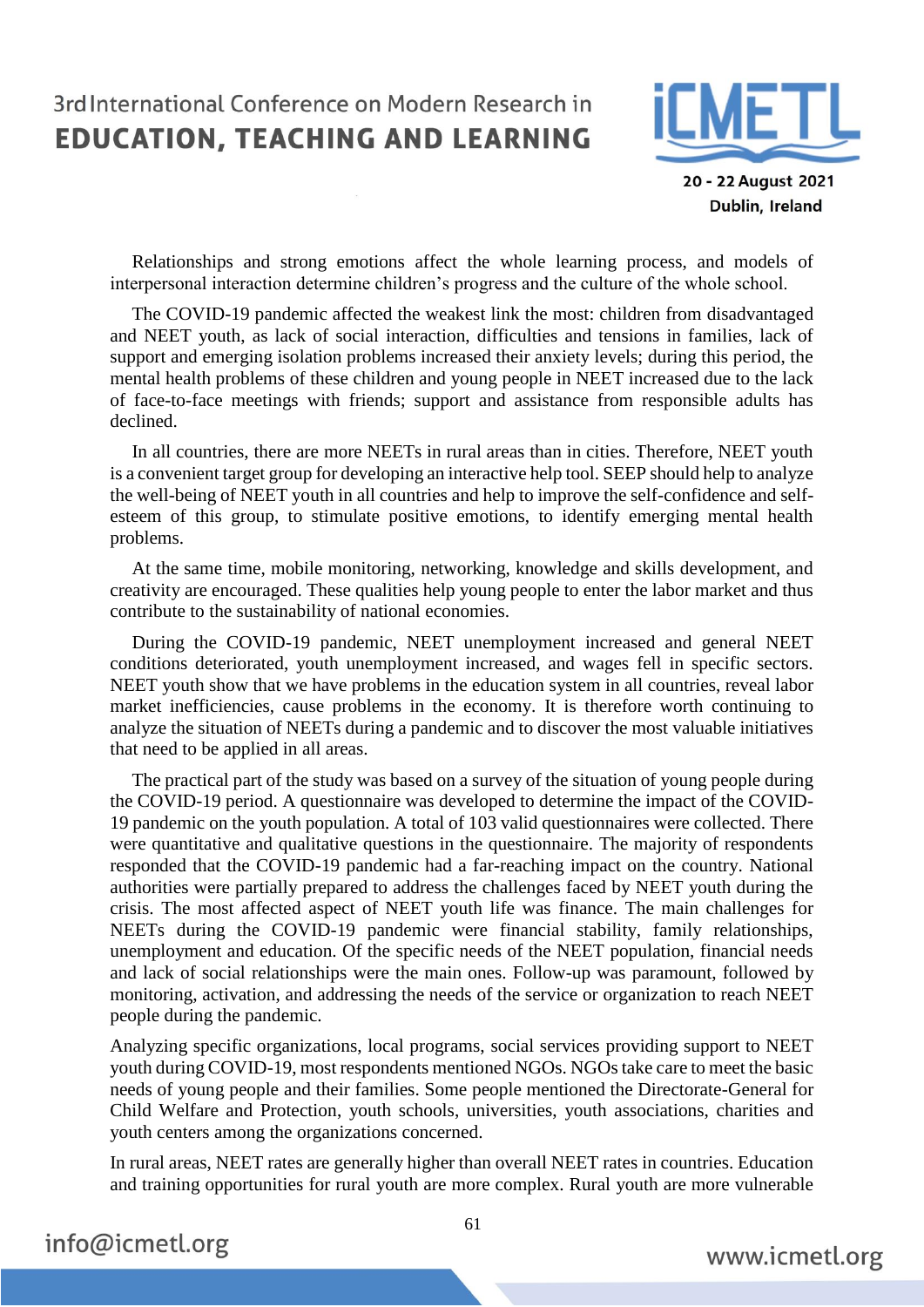

20 - 22 August 2021 Dublin, Ireland

to the risk of poverty. Rural NEETs have a generally negative effect: they reduce regional growth and weaken the local economy. Rural young people have fewer access to services, including medical care, difficulties in finding training programs, lack of access to ICT and limited mobility, but rural young people have a better quality of life, enjoyed open spaces and nature. During the COVID-19 pandemic, rural youth were able to more easily avoid unnecessary contact with humans, thus reducing the likelihood of contracting the virus.

The study has some limitations. The majority of respondents were from state or state-funded organizations. Not all European countries have been examined. In future studies, it would be worthwhile to obtain information from all countries, to increase the number of responding NGOs and employers.

Based on the results of the study, the following policy recommendations can be made.

Youth organizations should work more closely with the local community, educational organizations and other stakeholders, set up scholarship-supported traineeships for NEETs and discuss how to integrate successful experiments and interventions. This is a new and uncertain situation where innovations are constantly being introduced and tested around the world. Governmental organizations responsible for youth policy should change rules and regulations based on 'normal' experience that do not apply to the current conditions of the pandemic. Youth organizations should also be innovative and flexible in initiating new decisions without waiting for a decision from the authorities. Careful and transparent communication is needed to encourage the active participation of local community stakeholders.

In addition to the above-mentioned youth initiatives, based on the responses received from various countries, researchers and NGOs should develop new interactive solutions, including a prototype of social-emotional learning for young people.

### **References**

Abayasekara, A. and Gunasekara, N. (2019). Determinants of youth not in education, employment or training: Evidence from Sri Lanka. *Review of Development Economics*, vol. 23, pp. 1840–1862. doi: 10.1111/rode.12615

Aflatoun International. (2021). [Online]. Available: https://www.aflatoun.org/

- Alfieri, S., Rosina, A., Sironi, E., Marta, E. and Marzana, D. (2015). Who are Italian "NEETs"? Trust in institutions, political engagement, willingness to be activated and attitudes toward the future in a group at risk for social exclusion. *Rivista Internazionale Di Scienze Sociali*, vol. 3, pp. 285–306. https://doi.org/10.1400/238458
- Alvarado, A., Conde, B., Novella, R. and Repetto, A. (2020). NEETs in Latin America and the Caribbean: Skills, Aspirations, and Information. *Journal of International Development*, vol. 32, pp. 1273-1307. doi: 10.1002/jid.3503
- Amendola, S. (2021). Trends in rates of NEET (not in education, employment, or training) subgroups among youth aged 15 to 24 in Italy, 2004 - 2019. *Journal of Public Health*, <https://doi.org/10.1007/s10389-021-01484-3>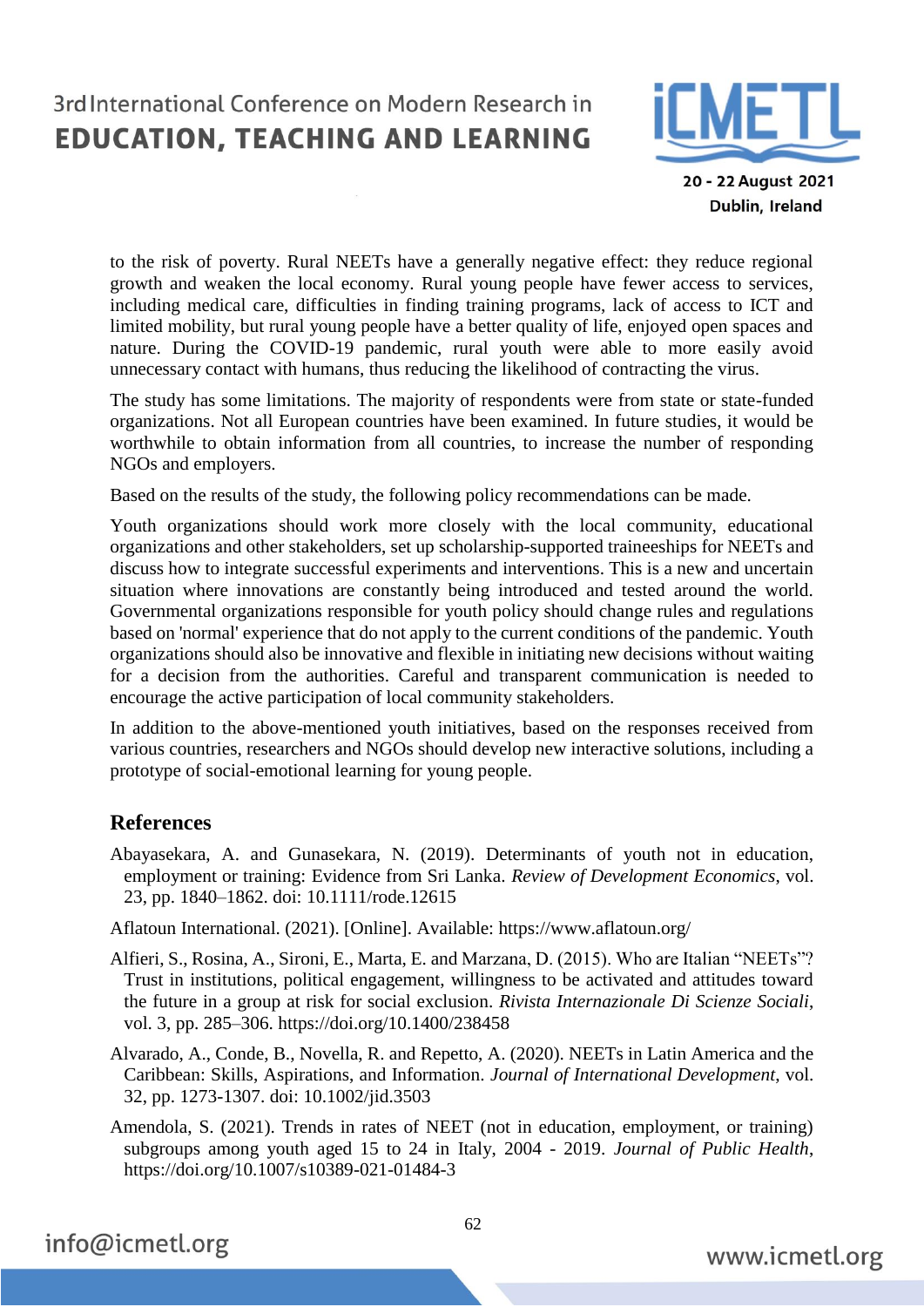

20 - 22 August 2021 Dublin, Ireland

- Ataei, P., Karimi, H., Ghadermarzi, H. and Norouzi, A. (2020). A conceptual model of entrepreneurial competencies and their impacts on rural youth's intention to launch SMEs. *Journal of Rural Studies*, vol. 75, pp. 185-195.<https://doi.org/10.1016/j.jrurstud.2020.01.023>
- Baker, J., A., Grant, S. and Morlock, L., (2008). The Teacher-Student Relationship As a Developmental Context for Children With Internalizing or Externalizing Behavior Problems. *School Psychology Quarterly*, vol. 23, no. 1, pp. 3-15. DOI:10.1037/1045-3830.23.1.3
- Balan, M. (2015). Methods to estimate the structure and size of the "neet" youth. *Procedia Economics and Finance*, vol. 32, pp. 119-124. doi: 10.1016/S2212-5671(15)01372-6
- Bell, D. and Blanchflower, D. (2011). Young people and the great recession. *Oxford Review of Economic Policy*, vol. 27, no. 2, pp. 241–267.
- Berlin, M., Kaariala, A., Lausten, M., Andersson, G. and Brannstrom, L. (2021). Long-term NEET among young adults with experience of out-of-home care: A comparative study of three Nordic countries. *International Journal of Social Welfare*, vol. 30, pp. 266-279. doi: 10.1111/ijsw.12463
- Berkowitz, M. W. and Bier, M. (2006). What Works In Character Education: Research-driven guide for educators, pp. 13-17.

[Bernstein-Yamashiro,](https://onlinelibrary.wiley.com/action/doSearch?ContribAuthorRaw=Bernstein-Yamashiro%2C+Beth) B. and [Noam,](https://onlinelibrary.wiley.com/action/doSearch?ContribAuthorRaw=Noam%2C+Gil+G) G., G., (2013). Teacher-student relationships: A growing field of study. *New Directions for Youth Development*, vol. 2013, no. 137, pp. 15-26. https://doi.org/10.1002/yd.20045

- Blustein, D. L., Duffy, R., Ferreira, J. A., Cohen-Scali, V., Cinamon, R. G. and Allan, B. A. (2020). Unemployment in the time of COVID-19: A research agenda. *Journal of Vocational Behavior*, vol. 119, no. 103436.<https://doi.org/10.1016/j.jvb.2020.103436>
- Borland, J. and Coelli, M. (2021). Is it 'dog days' for the young in the Australian labour market? Department of Economics, University of Melbourne. [Online]. Available: <https://sites.google.com/site/borlandjum/research>
- Brunetti, I. and Corsini, L. (2019). School-to-work transition and vocational education: acomparison across Europe. *International Journal of Manpower*, vol. 40, no. 8, pp. 1411- 1437. doi: 10.1108/IJM-02-2018-0061
- Ceesay, E. (2021). Potential impact of COVID-19 outbreak on education, staff development and training in Africa. *Research in Globalization*, vol. 3, no. 100049. https://doi.org/10.1016/j.resglo.2021.100049
- Cefalo, R., Scandurra, R. and Kazepov, Y. (2020). Youth Labor Market Integration in European Regions. *Sustainability*, vol. 12, no. 3813. doi:10.3390/su12093813

Centre of Civic Education. (2021). [Online]. Available: https://www.character.org/

Churchill, B. (2021). COVID‐ 19 and the immediate impact on young people and employment in Australia: A gendered analysis. *Gender, Work & Organization*, vol. 28, pp. 783-794. doi: 10.1111/gwao.12563

info@icmetl.org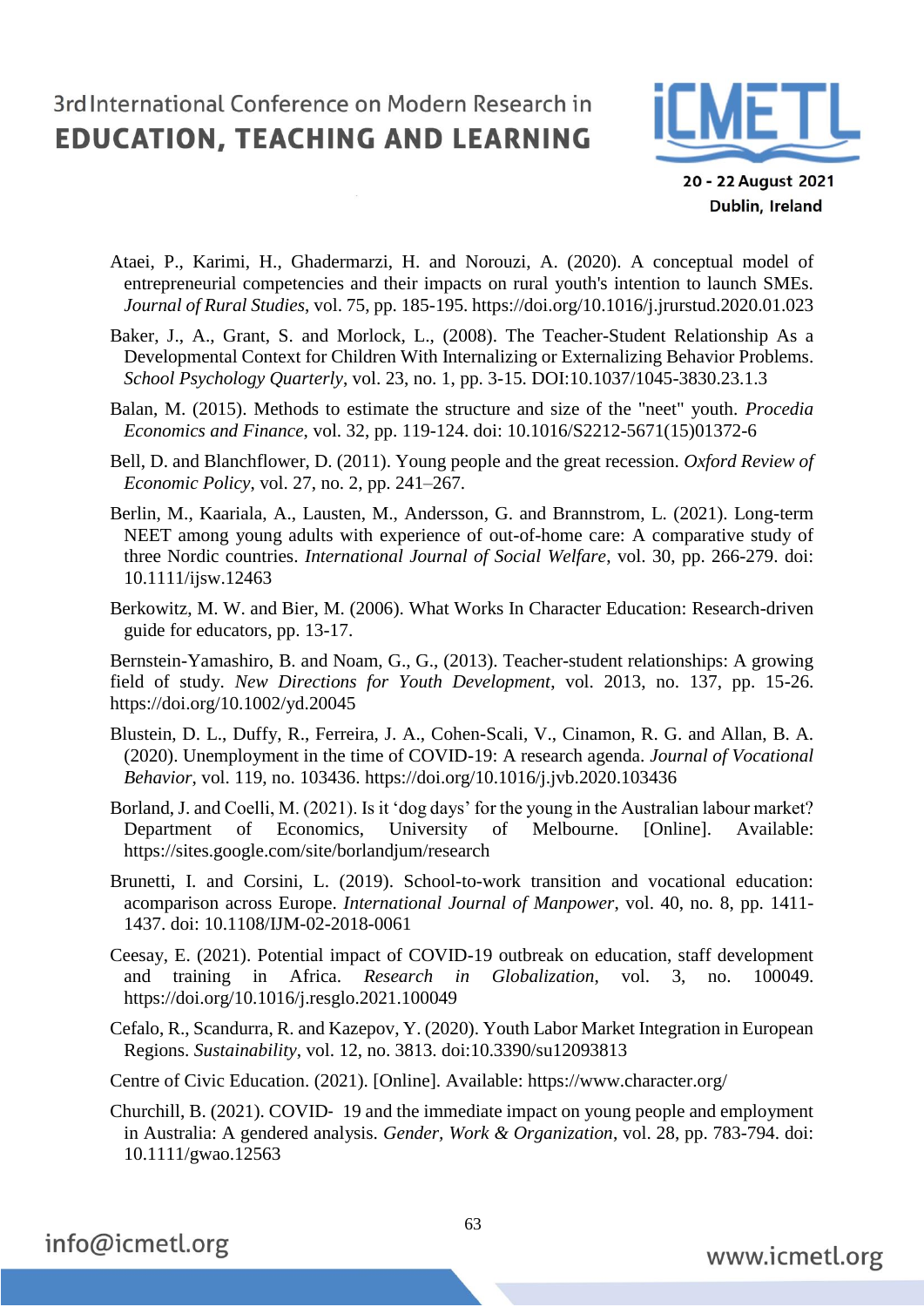

20 - 22 August 2021 Dublin, Ireland

Cook, J., Threadgold, S., Farrugia, D. and Coffey, J. (2021). Youth, Precarious Work and the Pandemic. *Young*, pp. 1-18. doi: 10.1177/11033088211018964

DAWN – Developing a Development Entity for Education in Education Leadership. (2021). [Online]. Available: https://www.jyu.fi/edupsy/fi/laitokset/koulutusjohtaminen/en/reseach/dawn-research-anddevelopment-project

- De Almeida, A. N. and Simoes, F. (2020). Professional development perspectives across gender and age groups of under-qualified rural NEETs. *Journal of Community Psychology*, vol. 48, no. 5, pp. 1620-1636. doi: 10.1002/jcop.22356
- De Guzman, M. R. T., Kim, S., Taylor, S. and Padasas, I. (2020). Rural communities as a context for entrepreneurship: Exploring perceptions of youth and business owners. *Journal of Rural Studies*, vol. 80, pp. 45-52.<https://doi.org/10.1016/j.jrurstud.2020.06.036>

Dhanalakshmi, R., Mary, A. A. and Vijayaraghavan, N. (2021). A study on Covid-19 – Impacting Indian education. *Materials Today: Proceedings*. (in press). https://doi.org/10.1016/j.matpr.2021.02.786

Durlak, J., Weissberg, R., Dymnicki, A., Taylor, R. and Schellinger, K. (2011). The Impact of Enhancing Students' Social and Emotional Learning: A Meta-Analysis of School-Based Universal Interventions. *Child Development*, vol. 82, no 1, pp. 405-432.

Elias, M. and Arnold, H. (2006). The educator's guide to emotional intelligence and Academic achievement. Thousand Oaks, CA: Corwin Press.

Elias, S. M. (2009). Employee commitment in times of change: Assessing the importance of attitudes toward organizational change? *Journal of Management*, vol. 35, no. 1, pp. 37-55.

- EUROSTAT. (2019). Statistics on young people neither in employment, nor education or training. [Online]. Available: [https://ec.europa.eu/eurostat/statistics](https://ec.europa.eu/eurostat/statistics-explained/index.php?title=Statistics_on_young_people_neither_in_employment_nor_in_education_or_training#NEETs:_analysis_by_degree_of_urbanisation)[explained/index.php?title=Statistics\\_on\\_young\\_people\\_neither\\_in\\_employment\\_nor\\_in\\_ed](https://ec.europa.eu/eurostat/statistics-explained/index.php?title=Statistics_on_young_people_neither_in_employment_nor_in_education_or_training#NEETs:_analysis_by_degree_of_urbanisation) [ucation\\_or\\_training#NEETs:\\_analysis\\_by\\_degree\\_of\\_urbanisation](https://ec.europa.eu/eurostat/statistics-explained/index.php?title=Statistics_on_young_people_neither_in_employment_nor_in_education_or_training#NEETs:_analysis_by_degree_of_urbanisation)
- Farrugia, D. (2016). The mobility imperative for rural youth: The structural, symbolic and nonrepresentational dimensions rural youth mobilities. *Journal of Youth Studies*, vol. 19, no. 6, pp. 836–851.<https://doi.org/10.1080/13676261.2015.1112886>
- Families, Family Policy and the Sustainable Development Goals. (2020). [Online]. Available: [https://reliefweb.int/sites/reliefweb.int/files/resources/Families%20family%20policy%20an](https://reliefweb.int/sites/reliefweb.int/files/resources/Families%20family%20policy%20and%20the%20SDGs.pdf) [d%20the%20SDGs.pdf](https://reliefweb.int/sites/reliefweb.int/files/resources/Families%20family%20policy%20and%20the%20SDGs.pdf)

Fundamentals of SEL. (2021). [Online]. Available: <https://casel.org/fundamentals-of-sel/>

Goleman, D. (1995). Emotional intelligence. New York, NY: Doubleday.

Hen, M. and Goroshit, M. (2014). Academic Self -efficacy, emotional intelligence, GPA and academic procfastination in Higher Education. *Eurasian Journal of Social Sciences*, vol. 2, no. 1, pp. 1-10.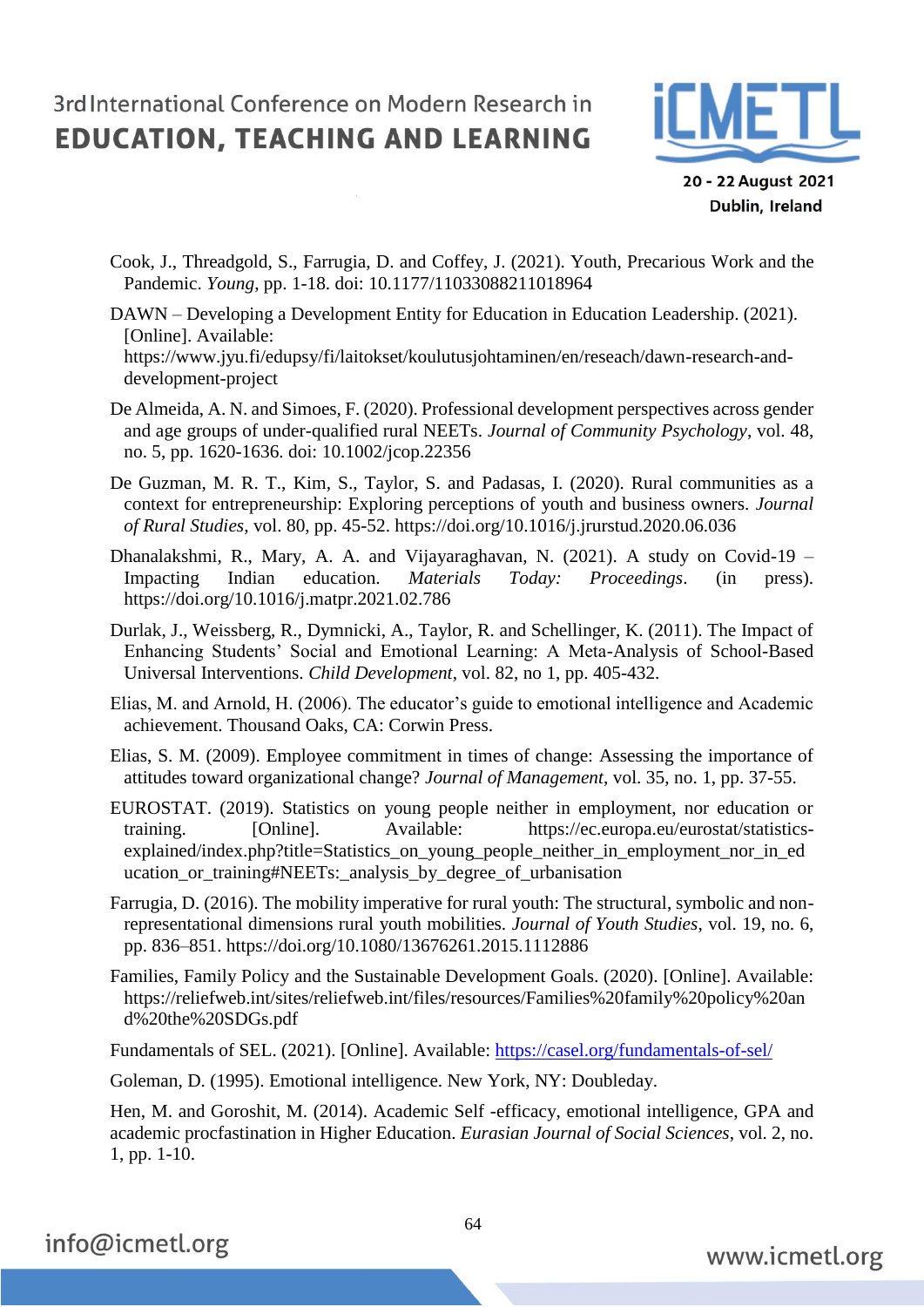

20 - 22 August 2021 Dublin, Ireland

- Henderson, J. L., Hawke, L. D. and Chaim, G. (2017). Not in employment, education or training: Mental health, substance use, and disengagement in a multi-sectoral sample of service-seeking Canadian youth. *Children and Youth Services Review*, vol. 75, pp. 138-145. <http://dx.doi.org/10.1016/j.childyouth.2017.02.024>
- International Conference: Modeling of Social emotional prototype. (2021a). July 9, 2021. [Online]. Available:<https://www.youtube.com/watch?v=iHqp-e3OGvo>
- International Conference: Social Emotional Prototype: NEET Youth case. (2021b). October 4, 2021. [Online]. Available:<https://www.youtube.com/watch?v=NGc9Y2tveHA>
- Yoon, J. S. (2002). Teacher characteristics as predictors of teacher–student relationships: Stress, negative affect, and self-efficacy. *Social Behavior and Personality: An International Journal*, vol. 30, no. 5, pp. 485-494.
- [Jennings,](https://journals.sagepub.com/doi/10.3102/0034654308325693) P. A. and Greenberg, M. T. (2009). The Prosocial Classroom: Teacher Social and Emotional Competence in Relation to Student and Classroom Outcomes. *Review of Educational Research*, vol. 79, no. 1. https://doi.org/10.3102/0034654308325693
- [Kvieskienė,](https://www.peterlang.com/search?f_0=author&q_0=Giedr%C4%97+Kvieskien%C4%97) G., Kvieska, V. and von Carlsburg, G.-B. (2021). [Social Clustering: Paradigm of](https://www.peterlang.com/view/title/72928)  [Trust.](https://www.peterlang.com/view/title/72928) *Series: Baltische Studien zur Erziehungs- und Sozialwissenschaft*. [Online]. Available: <https://www.vdu.lt/cris/handle/20.500.12259/127575>
- [McAllister,](https://nau.pure.elsevier.com/en/persons/gretchen-f-mcallister) G. and Irvine, J. J. (2002).The role of empathy in teaching culturally diverse students: A qualitative study of teachers' beliefs. *Journal of Teacher Education*, vol. 53, no. 5, pp. 433-443.
- Murray, C., Murray, K. M. and Waas, G. A. (2008). Child and teacher reports of teacher-student relationships: Concordance of perspectives and associations with school adjustment in urban kindergarten classrooms. *Journal of Applied Developmental Psychology*, vol. 29, pp. 49-61.
- [Murray,](https://journals.sagepub.com/doi/10.1177/1063426609353607) C. and [Zvoch,](https://journals.sagepub.com/doi/10.1177/1063426609353607) K. Teacher—Student Relationships Among Behaviorally At-Risk African American Youth From Low-Income Backgrounds: Student Perceptions, Teacher Perceptions, and Socioemotional Adjustment Correlates. *Journal of Emotional and Behavioral Disorders*, vol. 19, no. 1. https://doi.org/10.1177/1063426609353607
- Lin, F. and Long, C. X. (2020). The impact of globalization on youth education: Empirical evidence from China's WTO accession. *Journal of Economic Behavior & Organization*, vol. 178, pp. 820-839. https://doi.org/10.1016/j.jebo.2020.08.024
- Lukuslu, D. and Celik, K. (2021). Gendering the NEET category: young NEET women in Turkey. *Turkish Studies*. doi: 10.1080/14683849.2021.1882861
- Odoardi, I. and Liberatore, A. (2021). Youth unemployment: a serious problem for young Italians NEET and a comparison with the social exclusion condition. *Journal of Urban and Regional Analysis*, vol. XIII, no. 1, pp. 177-193.<https://doi.org/10.37043/JURA.2021.13.1.11>
- Palmer, A. N. and Small, E. (2021). COVID-19 and disconnected youth: Lessons and opportunities from OECD countries. *Scandinavian Journal of Public Health*, pp. 1–11. doi: 10.1177/14034948211017017

info@icmetl.org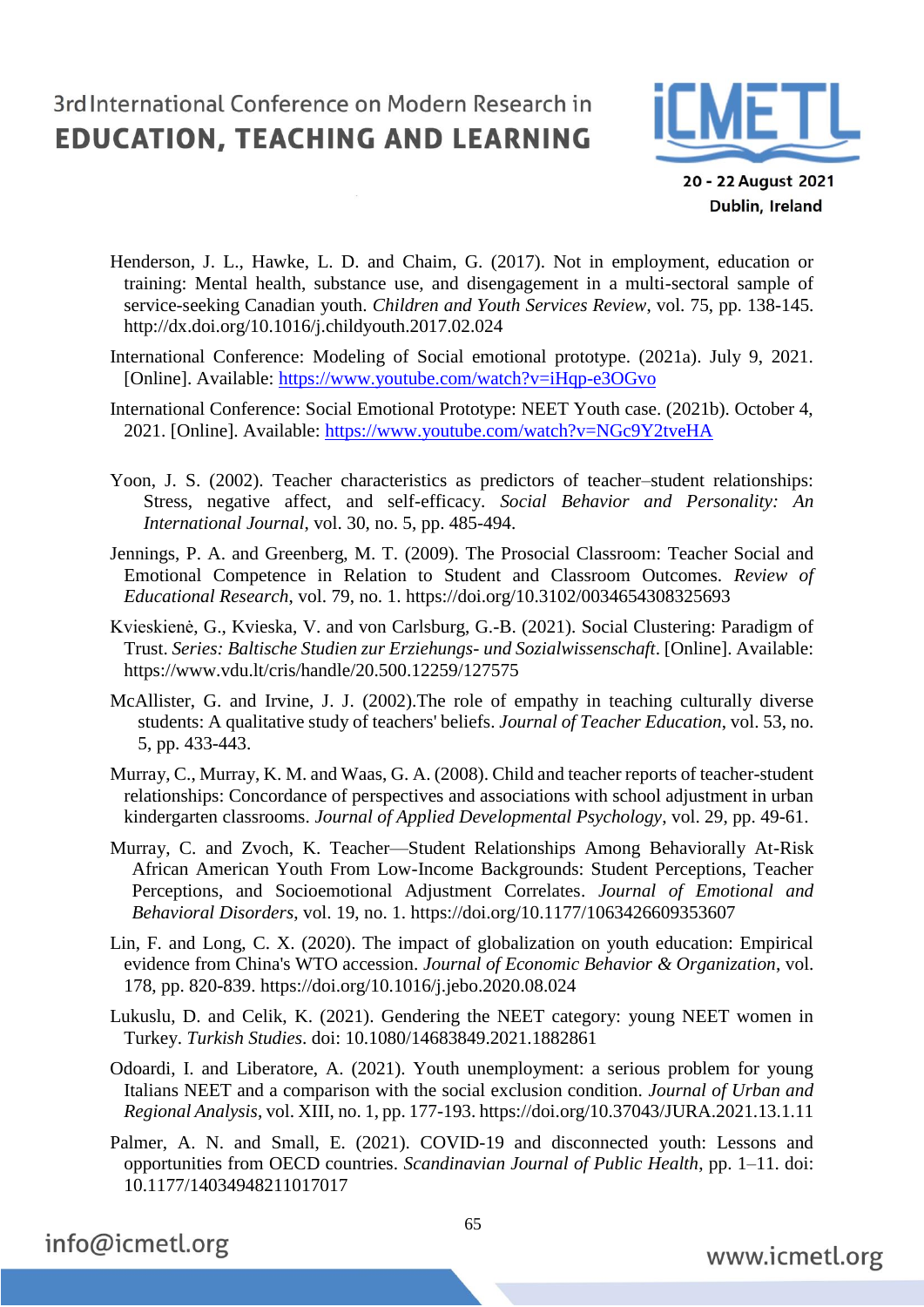

20 - 22 August 2021 Dublin, Ireland

- Ratten, V. and Pellegrini, M. M. (2020). Female transnational entrepreneurship and smart specialization policy. *Journal of Small Business & Entrepreneurship*, vol. 32, no. 6, pp. 545- 566.<https://doi.org/10.1080/08276331.2019.1616257>
- Saczynska-Sokol, S. (2018). Supporting NEETs challenges facing labor market institutions in Poland. *Oeconomia Copernicana*, vol. 9, no. 1, pp. 159-173. doi: 10.24136/oc.2018.009
- Social Emotional Education Prototype Modeling in Online Learning under Covid- 19. (2020) [Online]. Available: [http://www.hochschulkontor.lv/lt/projekti/atbalstitie-projekti/social](http://www.hochschulkontor.lv/lt/projekti/atbalstitie-projekti/social-emotional-education-prototype-modelling-in-on-line-learning-covid-19-environment-seep/)[emotional-education-prototype-modelling-in-on-line-learning-covid-19-environment-seep/](http://www.hochschulkontor.lv/lt/projekti/atbalstitie-projekti/social-emotional-education-prototype-modelling-in-on-line-learning-covid-19-environment-seep/)
- Spilt, J. L., Koomen, H. M. Y., Thijs, J. T. and Van der Leij, A. (2012). Supporting teachers' relationships with disruptive children: The potential of relationship-focused reflection. *Attachment & Human Development*, vol. 14, no. 3, pp. 305-318. doi: 10.1080/14616734.2012.672286
- Stojiljković, S., Djigić,G., and Zlatkovic, B., (2012). Empathy and Teachers' Roles. *Procedia – Social and Behavioral Sciences*, vol. 69, pp. 960-966. DOI:10.1016/j.sbspro.2012.12.021
- ThemPra's Diamond Model. (2021). [Online]. Available: [http://www.thempra.org.uk/social](http://www.thempra.org.uk/social-pedagogy/key-concepts-in-social-pedagogy/thempras-diamond-model/)[pedagogy/key-concepts-in-social-pedagogy/thempras-diamond-model/](http://www.thempra.org.uk/social-pedagogy/key-concepts-in-social-pedagogy/thempras-diamond-model/)
- Toch, T. and Miller, R. (2019). CORE Lessons: Measuring the Social and Emotional Sides of Student Success. [Online]. Available: [https://www.future-ed.org/core-lessons-measuring](https://www.future-ed.org/core-lessons-measuring-the-social-and-emotional-dimensions-of-student-success/)[the-social-and-emotional-dimensions-of-student-success/](https://www.future-ed.org/core-lessons-measuring-the-social-and-emotional-dimensions-of-student-success/)
- Tosun, J., Treib, O. and De Francesco, F. (2019). The impact of the European Youth Guarantee on active labour market policies: A convergence analysis. *International Journal of Social Welfare*, vol. 28, pp. 358–368.<https://doi.org/10.1111/ijsw.12375>
- White, B. (2012). Agriculture and the Generation Problem: Rural Youth, Employment and the Future of Farming. *IDS Bulletin*, vol. 43, no. 6, pp. 9-19. [https://doi.org/10.1111/j.1759-](https://doi.org/10.1111/j.1759-5436.2012.00375.x) [5436.2012.00375.x](https://doi.org/10.1111/j.1759-5436.2012.00375.x)
- World Health Organization. (2020). Coronavirus disease (COVID-19) pandemic. [Online]. Available:<http://www.who.int/emergencies/diseases/novel-coronavirus-2019/>
- Zudina, A. (2021). What makes youth become NEET? Evidence from Russia, *Journal of Youth Studies*, doi: 10.1080/13676261.2021.1923673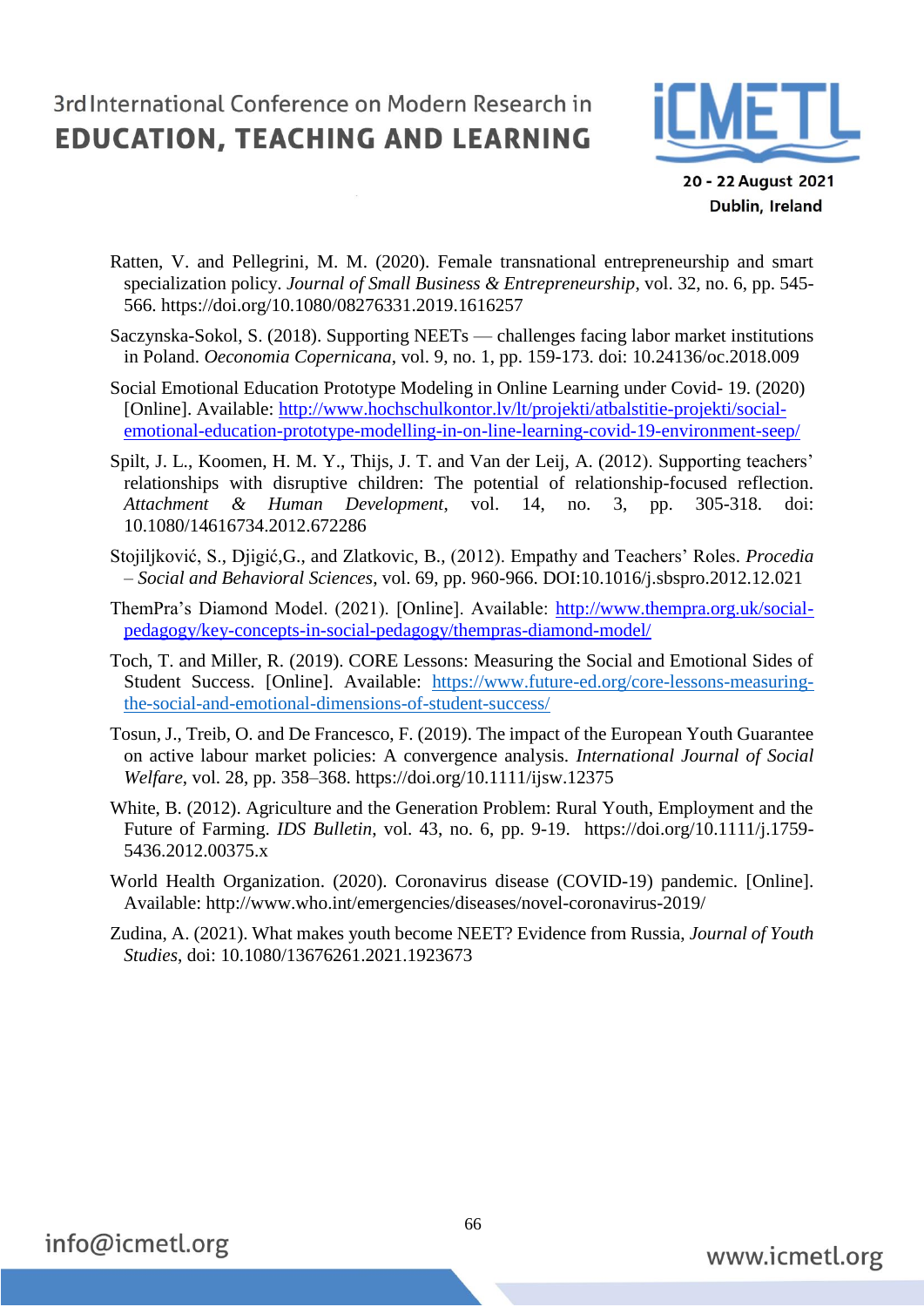$\bar{\alpha}$ 



20 - 22 August 2021 Dublin, Ireland

### **Annexes**

|                                                               |                                                        | Annex 1. Impact of COVID-19 on NEET population |                  |                |              |                  |                |          |                  |       |      |      |
|---------------------------------------------------------------|--------------------------------------------------------|------------------------------------------------|------------------|----------------|--------------|------------------|----------------|----------|------------------|-------|------|------|
|                                                               |                                                        |                                                |                  |                |              |                  |                |          |                  |       |      |      |
|                                                               |                                                        |                                                | 1                | $\sqrt{2}$     | 3            | $\overline{4}$   | $\sqrt{5}$     | 6        | $\boldsymbol{7}$ | $8\,$ | 9    | 10   |
| The<br>main<br>challenges of                                  | Financial<br>stability                                 | Frequency<br>$(\% )$                           | $\overline{0}$   | $\overline{0}$ | $\mathbf{0}$ | $\boldsymbol{0}$ | 4.8            | 9.5      | 11.1             | 19.0  | 28.6 | 27.0 |
| COVID-<br>the<br>19<br>pandemic                               |                                                        | Mean                                           | 8.38             |                |              |                  |                |          |                  |       |      |      |
| <b>NEET</b><br>for<br>(Not<br>in<br>Education,<br>Employment, | Family<br>relationship/<br>other<br>relationship       | Frequency<br>(% )                              | $\boldsymbol{0}$ | 4.8            | 4.8          | 7.9              | 6.3            | 7.9      | 4.8              | 34.9  | 19.0 | 9.5  |
| Training)<br><b>or</b><br>Youths<br>in                        |                                                        | Mean                                           | 7.14             |                |              |                  |                |          |                  |       |      |      |
| your country?                                                 | Unemploym<br>ent                                       | Frequency<br>(%)                               | $\mathbf{0}$     | $\overline{0}$ | $\mathbf{0}$ | 1.6              | 4.8            | 4.8      | 7.9              | 14.3  | 34.9 | 31.7 |
|                                                               |                                                        | Mean                                           | 8.60             |                |              |                  |                |          |                  |       |      |      |
|                                                               | Education                                              | Frequency<br>(% )                              | 1.6              | $\overline{0}$ | 3.2          | 6.3              | 9.5            | 11.1     | 7.9              | 15.9  | 25.4 | 19.0 |
|                                                               |                                                        | Mean                                           | 7.52             |                |              |                  |                |          |                  |       |      |      |
| specific<br>A<br>of<br>needs                                  | Financial                                              | Frequency<br>(% )                              | $\boldsymbol{0}$ | $\overline{0}$ | $\mathbf{0}$ | $\mathbf{0}$     | $\overline{0}$ | 7.9      | 15.9             | 15.9  | 30.2 | 30.2 |
| <b>NEET Youths</b><br>during                                  |                                                        | Mean                                           | 8.59             |                |              |                  |                |          |                  |       |      |      |
| COVID-19 in<br>your country?                                  | Health                                                 | Frequency<br>$(\% )$                           | $\mathbf{0}$     | 1.6            | 11.1         | 4.8              | 9.5            | 9.5      | 19.0             | 17.5  | 12.7 | 14.3 |
|                                                               |                                                        | Mean                                           | 6.59             |                |              |                  |                |          |                  |       |      |      |
|                                                               | Lack of<br>social<br>relations                         | Frequency<br>(% )                              | 7.9              | 3.2            | 1.6          | $\boldsymbol{0}$ | 4.8            | 7.9      | 14.3             | 12.7  | 25.4 | 22.2 |
|                                                               |                                                        | Mean                                           | 7.37             |                |              |                  |                |          |                  |       |      |      |
|                                                               | Access to<br>modern<br>communicat<br>ion<br>technology | Frequency<br>(% )                              | 6.3              | 7.9            | 6.3          | 4.8              | 3.2            | 4.8      | 15.9             | 17.5  | 19.0 | 14.3 |
|                                                               |                                                        | Mean                                           | 6.68             |                |              |                  |                |          |                  |       |      |      |
|                                                               | The basic<br>needs                                     | Frequency<br>(% )                              | 4.8              | 6.3            | 3.2          | 6.3              | 14.3           | 14.3     | 17.5             | 14.3  | 14.3 | 4.8  |
|                                                               |                                                        | Mean                                           | 6.19             |                |              |                  |                |          |                  |       |      |      |
| NEETs well-<br>being                                          | Depression                                             | Frequency<br>(% )                              | 6.3              | 15.9           | 6.3          | 7.9              | 11.1           | 9.5      | 12.7             | 14.3  | 9.5  | 6.3  |
|                                                               |                                                        | Mean                                           | 5.51             |                |              |                  |                |          |                  |       |      |      |
|                                                               | Anxiety                                                | Frequency<br>$(\%)$                            | 6.3              | 14.3           | 6.3          | 6.3              | 11.1           | $11.1\,$ | $11.1\,$         | 14.3  | 14.3 | 4.8  |

info@icmetl.org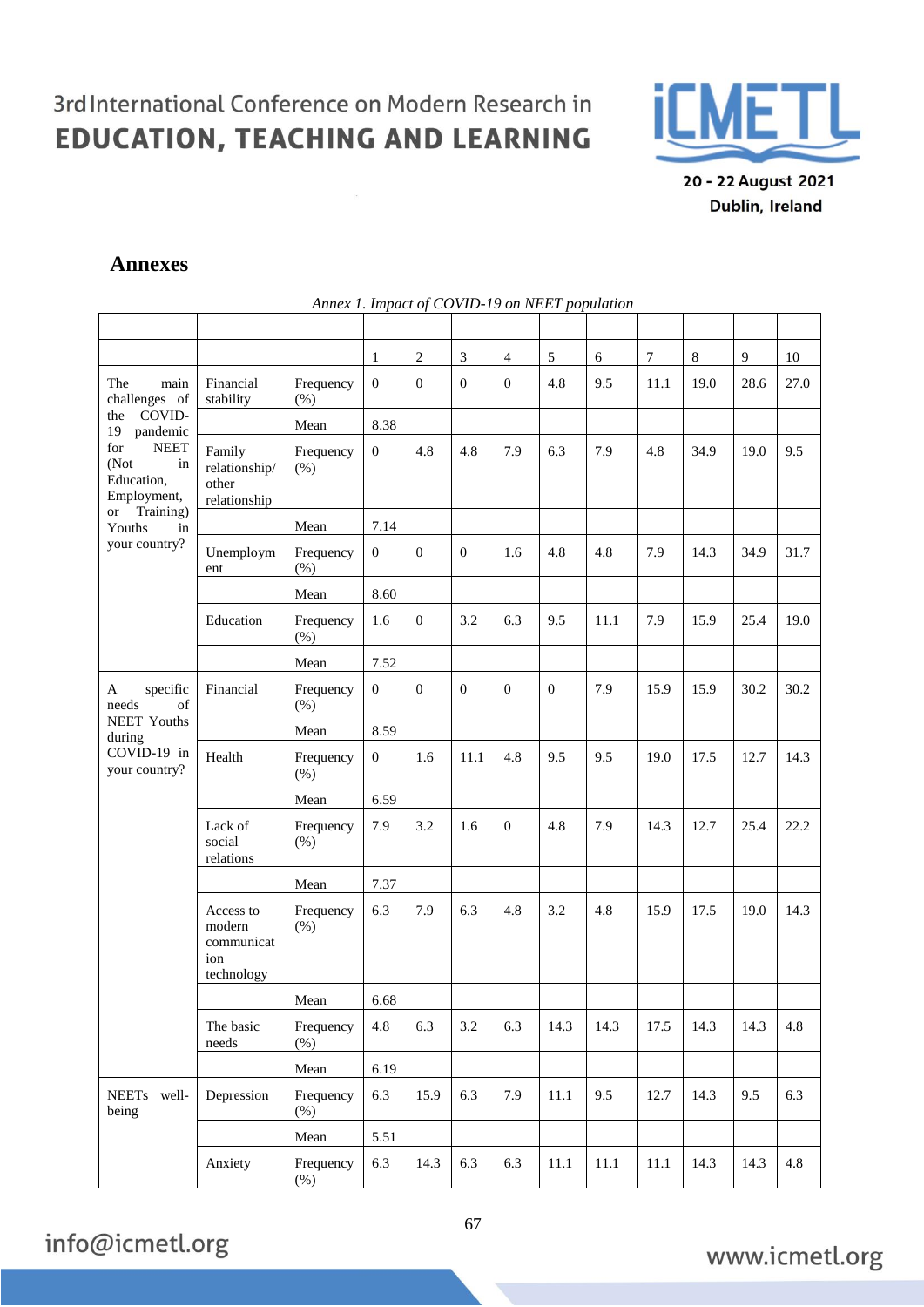$\overline{\mathcal{S}}$ 



20 - 22 August 2021 Dublin, Ireland

|  |                                                   | Mean              | 5.67 |      |      |      |      |      |          |      |      |      |
|--|---------------------------------------------------|-------------------|------|------|------|------|------|------|----------|------|------|------|
|  | Self-esteem                                       | Frequency<br>(% ) | 6.3  | 12.7 | 7.9  | 9.5  | 12.7 | 17.5 | 14.3     | 7.9  | 7.9  | 3.2  |
|  |                                                   | Mean              | 5.24 |      |      |      |      |      |          |      |      |      |
|  | Hope                                              | Frequency<br>(% ) | 9.5  | 11.1 | 3.2  | 12.7 | 9.5  | 11.1 | 11.1     | 15.9 | 9.5  | 6.3  |
|  |                                                   | Mean              | 5.57 |      |      |      |      |      |          |      |      |      |
|  | Social<br>relations<br>(family,<br>friends, etc.) | Frequency<br>(% ) | 4.8  | 9.5  | 12.7 | 6.3  | 12.7 | 7.9  | $\theta$ | 11.1 | 17.5 | 17.5 |
|  |                                                   | Mean              | 6.16 |      |      |      |      |      |          |      |      |      |

*Note: 1 – not at all important to 10 – very important; 1 – much worst to 10 – much better Source: compiled by the authors*

|               |                                                                                                                                                                                                                    |                      | 1    | 2              | 3   | $\overline{4}$ | 5    | 6   | 7    | 8    | 9    | 10   |
|---------------|--------------------------------------------------------------------------------------------------------------------------------------------------------------------------------------------------------------------|----------------------|------|----------------|-----|----------------|------|-----|------|------|------|------|
| Out-<br>reach | To create digital<br>tools such as apps<br>of social media to<br>establish first<br>contact.                                                                                                                       | Frequency<br>(% )    | 3.2  | 1.6            | 3.2 | $\Omega$       | 17.5 | 6.3 | 12.7 | 28.6 | 12.7 | 14.3 |
|               |                                                                                                                                                                                                                    | Mean                 | 7.14 |                |     |                |      |     |      |      |      |      |
|               | To develop more<br>specific outreach<br>approaches<br>according to<br>different NEETs<br>profile (long-term<br>unemployed, short-<br>term unemployed,<br>disabled youths,<br>youth providing<br>family care, etc.) | Frequency<br>(% )    | 4.8  | $\overline{0}$ | 1.6 | 3.2            | 9.5  | 6.3 | 9.5  | 27.0 | 23.8 | 14.3 |
|               |                                                                                                                                                                                                                    | Mean                 | 7.46 |                |     |                |      |     |      |      |      |      |
|               | To develop new<br>protocols for<br>employment or<br>social affairs<br>services to outreach<br>these youths.                                                                                                        | Frequency<br>(% )    | 3.2  | $\theta$       | 4.8 | 1.6            | 6.3  | 7.9 | 12.7 | 19.0 | 34.9 | 9.5  |
|               |                                                                                                                                                                                                                    | Mean                 | 7.52 |                |     |                |      |     |      |      |      |      |
|               | To decentralize<br>public services                                                                                                                                                                                 | Frequency<br>$(\% )$ | 3.2  | 1.6            | 4.8 | 3.2            | 14.3 | 9.5 | 12.7 | 17.5 | 12.7 | 20.6 |

*Annex 2. Degree of services or organization needs in the aftermath of COVID-19 to outreach NEETs*

## info@icmetl.org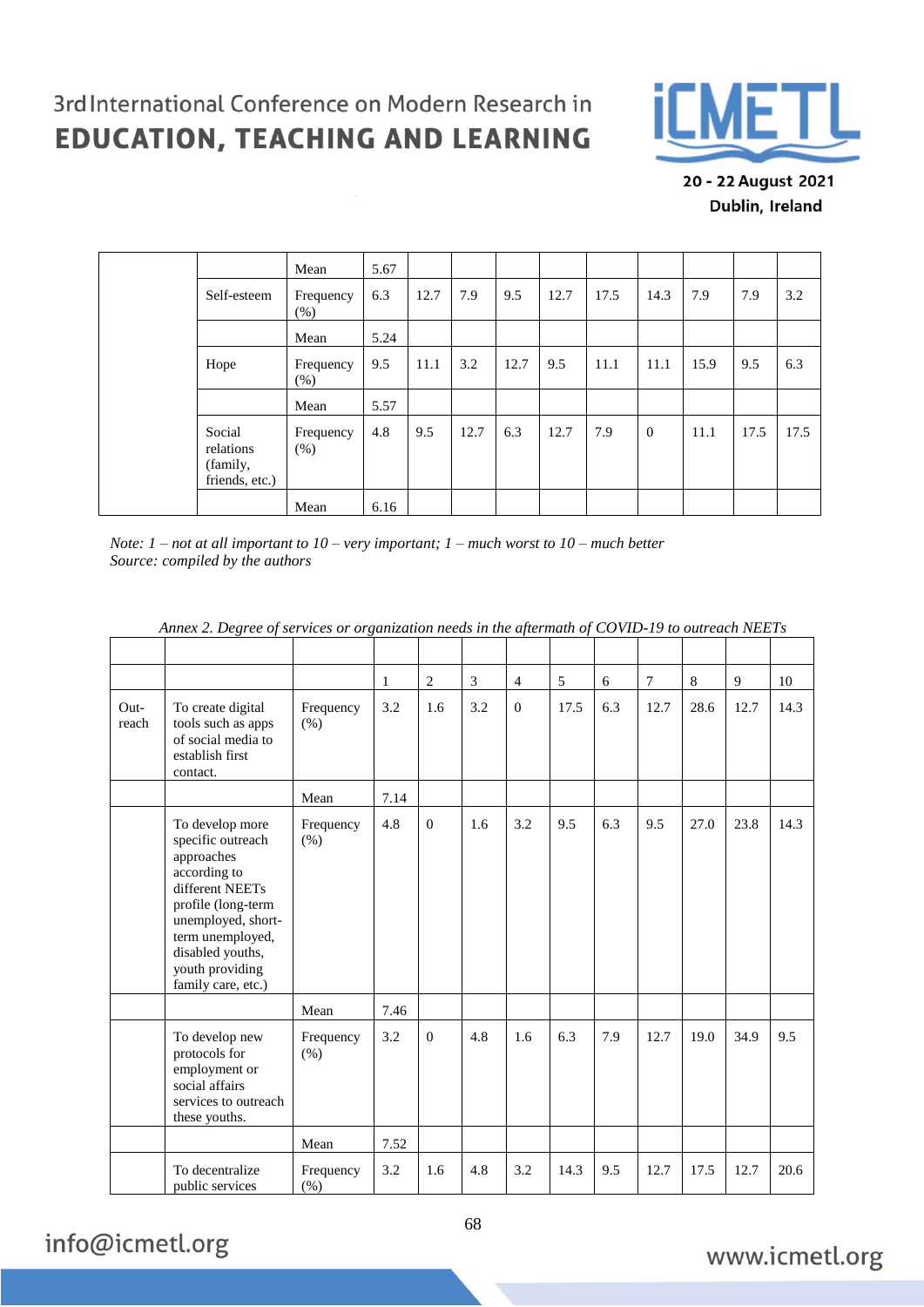$\overline{\mathcal{R}}$ 



20 - 22 August 2021 Dublin, Ireland

|                | outreach<br>approaches with<br>the involvement of<br>NGO <sub>s</sub> .                                                                          |                      |      |              |                |              |     |      |      |      |      |      |
|----------------|--------------------------------------------------------------------------------------------------------------------------------------------------|----------------------|------|--------------|----------------|--------------|-----|------|------|------|------|------|
|                |                                                                                                                                                  | Mean                 | 7.08 |              |                |              |     |      |      |      |      |      |
| Activa<br>tion | To raise the<br>number of training<br>opportunities in<br>rural areas.                                                                           | Frequency<br>(% )    | 6.3  | 3.2          | $\mathbf{0}$   | 3.2          | 6.3 | 4.8  | 14.3 | 17.5 | 25.4 | 19.0 |
|                |                                                                                                                                                  | Mean                 | 7.40 |              |                |              |     |      |      |      |      |      |
|                | To decentralize<br>publics services<br>activation events<br>with the<br>involvement of<br>NGOs (e.g. one-<br>stop shops).                        | Frequency<br>(% )    | 6.3  | 1.6          | 1.6            | 1.6          | 9.5 | 17.5 | 11.1 | 11.1 | 19.0 | 20.6 |
|                |                                                                                                                                                  | Mean                 | 7.13 |              |                |              |     |      |      |      |      |      |
|                | To improve the<br>knowledge of<br>professionals about<br>successful<br>motivational<br>approaches with<br>vulnerable youths,<br>including NEETs. | Frequency<br>(% )    | 6.3  | 3.2          | 1.6            | 1.6          | 4.8 | 9.5  | 4.8  | 20.6 | 17.5 | 30.2 |
|                |                                                                                                                                                  | Mean                 | 7.57 |              |                |              |     |      |      |      |      |      |
|                | To improve<br>knowledge about<br>how to match youth<br>expectations with<br>available<br>training/employme<br>nt opportunities.                  | Frequency<br>(% )    | 6.3  | 3.2          | $\overline{0}$ | $\mathbf{0}$ | 7.9 | 6.3  | 11.1 | 17.5 | 22.2 | 25.4 |
|                |                                                                                                                                                  | Mean                 | 7.57 |              |                |              |     |      |      |      |      |      |
| Monit<br>oring | To create specific<br>financial incentives<br>to involve NEETs<br>(e.g. scholarships)                                                            | Frequency<br>$(\% )$ | 4.8  | $\mathbf{0}$ | 3.2            | 3.2          | 3.2 | 12.7 | 4.8  | 20.6 | 14.3 | 33.3 |
|                |                                                                                                                                                  | Mean                 | 7.76 |              |                |              |     |      |      |      |      |      |
|                | To create short-<br>term and flexible<br>training for<br>promoting youths'<br>new technical<br>skills.                                           | Frequency<br>$(\%)$  | 4.8  | $\mathbf{0}$ | 3.2            | 1.6          | 1.6 | 6.3  | 12.7 | 14.3 | 31.7 | 23.8 |
|                |                                                                                                                                                  | ${\bf Mean}$         | 7.90 |              |                |              |     |      |      |      |      |      |
|                | To have access to<br>and implement                                                                                                               | Frequency<br>$(\%)$  | 4.8  | 3.2          | 1.6            | 5.3          | 6.3 | 6.3  | 15.9 | 17.5 | 25.4 | 15.9 |

info@icmetl.org